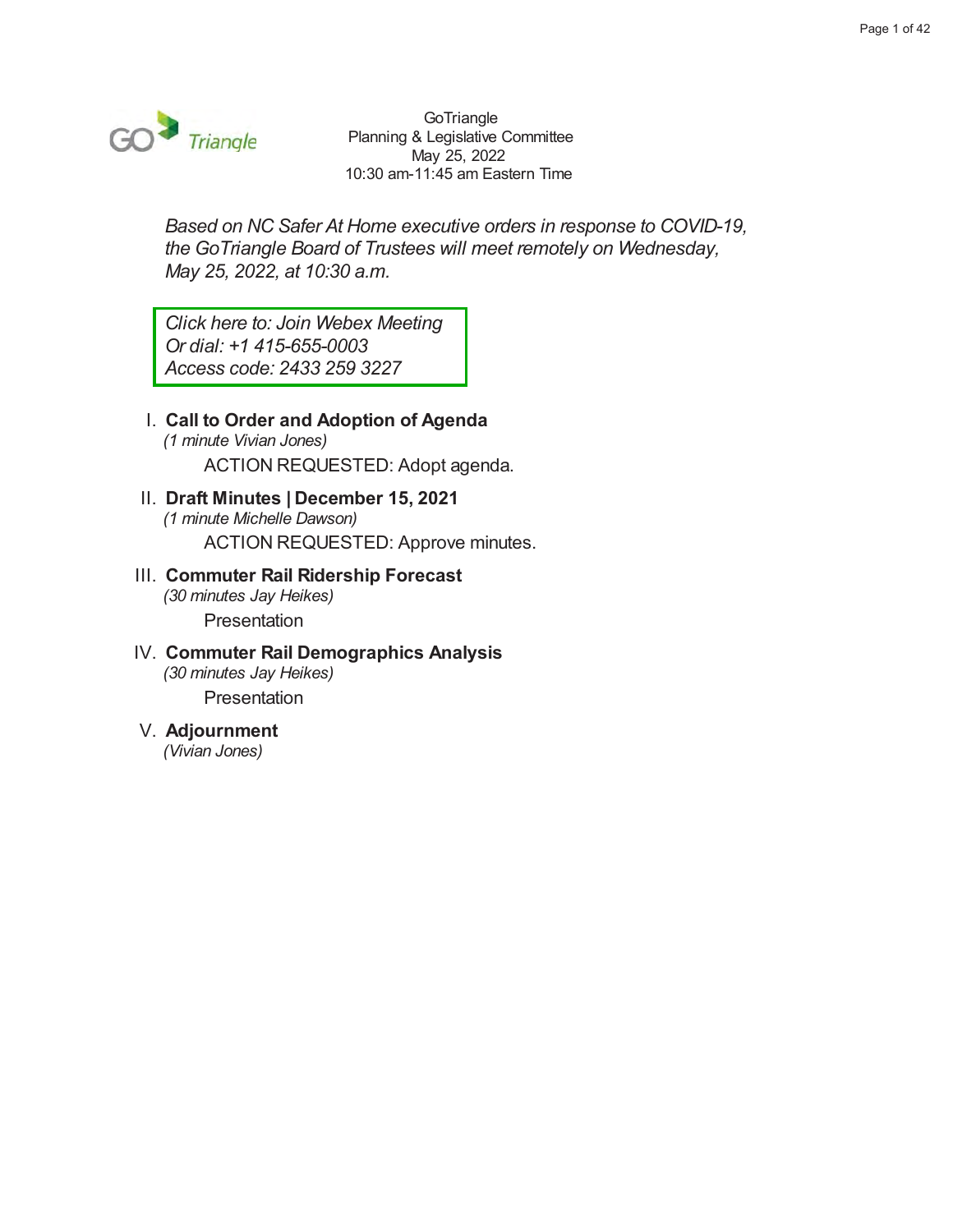

### **BOARD OF TRUSTEES PLANNING & LEGISLATIVE COMMITTEE MEETING MINUTES |** *DRAFT*

4600 Emperor Boulevard Suite 100 Durham, NC 27703

| Wednesday, December 15, 2021 | $10:30$ a.m. | Virtual   Webex |
|------------------------------|--------------|-----------------|
|                              |              |                 |

**Committee members present |** Will Allen III, Brenda Howerton, Sig Hutchinson, Renée Price, Charlie Reece

#### **Excused absences |** Michael Fox

Committee Chair Will Allen III called the meeting to order at 11:02 a.m. A quorum was present.

#### **I. Adoption of Agenda**

**Action:** A motion was made by Howerton and seconded by Price to adopt the agenda. Upon vote by roll call, the motion was carried unanimously.

#### **II. Approval of Minutes**

**Action:** A motion was made by Hutchinson and seconded by Howerton to approve the minutes of November 17, 2021. Upon vote by roll call, the motion was carried unanimously.

#### **III. Greater Triangle Commuter Rail Economic Impact Briefing Book**

Jay Heikes introduced Kyle Vangel. Heikes stated that a key element of the second phase of the Greater Triangle Commuter Rail feasibility study is to assess the cost and benefits of the project to help support and inform decision-making. This study by HR&A Advisors looks at the dynamic and interconnected effects of a potential investment to help understand the impacts that can be linked directly to a commuter rail investment. The study also provides context on how a rail system could support our region's continued expected growth, business environment and quality of life. The presentation is attached and hereby made a part of these minutes.

Keiley Gaston of HR&A added that this study examined three regional impacts: quality of life, employment connectivity and smart development. She said the study consisted of:

- *Real estate market analysis and projections* to identify how the commuter rail is likely to influence development dynamics in the Triangle region and specifically rail corridor submarkets over the next 30 years.
- *Economic impact analysis* to identify the broad range and potential scale of economic impacts likely to be catalyzed by the commuter rail and objectively measure those effects over the next 30 years.

Kyle Vangel provided background on HR&A Advisors, an economic development, public policy and real estate consulting firm, and its past projects. He also shared history of the Greater Triangle Commuter Rail project and current assumptions about operations. HR&A used the REMI Policy Insight Model to simulate the increase in economic activity catalyzed by the Commuter Rail in "build" and "no build" future scenarios. HR&A also engaged the Triangle Chamber of the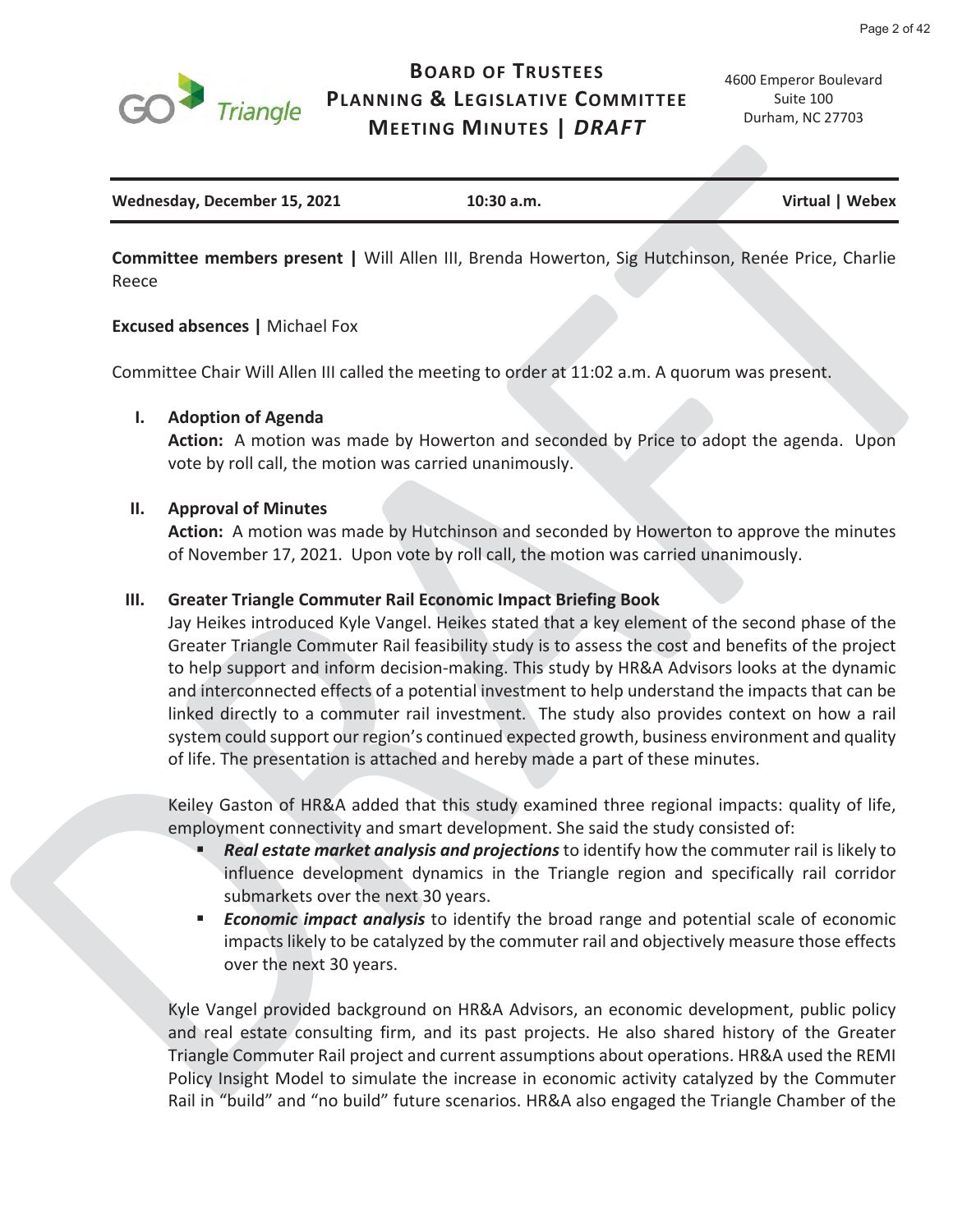Urban Land Institute and other organizations with local expertise on the real estate and the labor market dynamics in the Triangle as a part of this study.

Vangel shared statistics about the Triangle's population growth and frequent top ranking on lists as one of the best places in the country to live, work and retire. Additionally the Triangle is seeing growth in global business expansion. From 2010-2020 the Triangle has seen growth in the following areas:

- +23.8% population [an average of 95 people per day]
- $+22.8\%$  job [an average of 50 new jobs per day]
- +36.6% multifamily units
- +15.6 industrial square footage

This growth is expected to continue with population reaching 2.82 million by 2050 and total jobs, 1.79 million. He shared the impact this growth is forecasted to have on vehicle congestion and said the expected 10,000 daily commuter rail riders could save cumulatively over one million hours annually, valued at \$12.9 million annually. The value of time savings results in an additional \$210 million person income cumulative from 2031-2050.

Vangel highlighted statistics from East Durham, a historically and culturally significant community with a legacy of mass displacement from transportation projects. He said nearly one third of the residents of East Durham travel over 30 minutes to get to work and many are dependent on public transportation. Likewise, the Hammond Road area in Raleigh also lacks diversity of transit options currently. Commuter rail would contribute to the expansion of employment opportunities for these residents.

#### *Other study highlights:*

- With the number of available jobs exceeding the number of candidates, commuter rail will increase connectivity to the region's employment hubs and employers' access to talent. The improvement in labor force access results in productively gains in the region [an additional \$430 million personal income, cumulative 2031-2050].
- Workers who cannot or choose not to own a personal vehicle likely will experience benefits from commuter rail not recognized by this study.
- **Commuter rail is viewed as a way to help close disproportionate gaps in upward mobility** and also provide mobility options for students to work skilled part-time jobs while in school or for workers to obtain advanced degrees, additional skills training or certifications.
- Commuter rail could expand the geography from which employers could recruit, particularly for lower-income jobs. Community colleges throughout the region could place students in skilled internship and career opportunities in the Johnston County manufacturing and industrial job cluster.
- Significant real estate growth is anticipated over the next 30 years, regardless of commuter rail, with over 165,000 new multifamily units [+89%], over 78,000 increase in office square footage [+76%], an increase of over 89 million square feet in industrial [+101%], more than 16 million additional retail square footage [+19%] and over 23,000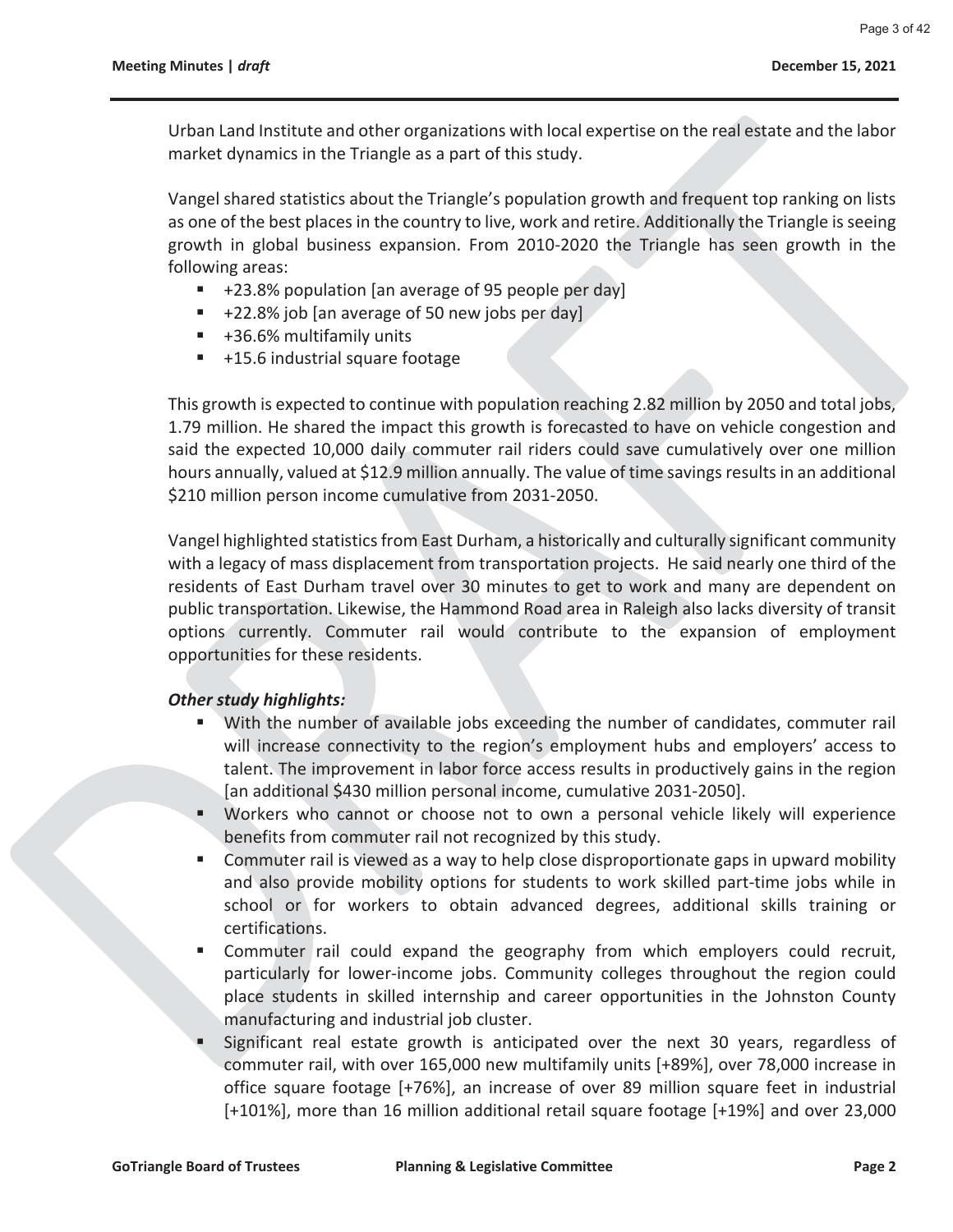new hotel rooms [+77%]. Transit can serve as a magnet for vibrant, transit-oriented development, curbing sprawling development patterns.

- Denser employment hubs lead to an increase in labor force productivity.
- **Proactive policies are needed to address the negative externalities of new growth.**
- Commuter rail construction will create increased personal income [\$1.3 billion, cumulative 2022-2030] and gross regional product [\$1.9 billion, cumulative 2022-2030].
- Commuter rail operation will add to personal income of Triangle area employees an additional \$567 per employee in 2040 and \$2,071 per employee in 2050 – as well as increased gross regional product of over \$5 billion cumulative by 2050.

Hutchinson asked for talking points from the presentation and also how this information will be shared with the community. Eggleston responded that staff will be prepared talking points to be added to the website and to presentation materials.

Price stated the information sounds good in the aggregate but asked about the benefits to specific communities and the range of benefits for individuals. Vangel responded that the data is broken down by economic sectors [service, office, industrial] and can be provided at that level of detail.

Reece said he would like to see what strategies exist within the project to reduce the disparities within the region's communities rather than increase them. He noted significant risks around gentrification and displacement from projects like this. Eggleston responded that staff would put together additional information for the February work session. Reece added that the work has to be done in individual jurisdictions to put in place processes and land use principles that make it possible and attractive to build the kind of things we want in the places where we want it.

#### **IV. Legislative Agenda**

President and CEO Charles Lattuca stated presented ideas for consideration for a legislative agenda. His presentation is attached and hereby made a part of these minutes. He noted his goals for the agenda:

- Achieve long term financial stability for GoTriangle
- **Enhance and create new revenue streams for large projects**
- **EXP** Create a more flexible service area to meet new regional employment needs and growth [Rocky Mount, Chatham County, Greensboro]

Possible financial initiatives:

- **IDED** Increase the registration fee, index it to inflation
- Increase the rental vehicle tax, adjust to inflation
- **Create enhanced and new funding streams tied to the region's residential and commercial** growth

Additional revenue sources from GoTriangle's enabling legislation [Regional Public Transportation Authority Act of 1989]:

- **Annual vehicle registration fees;**
- Ad valorem taxes;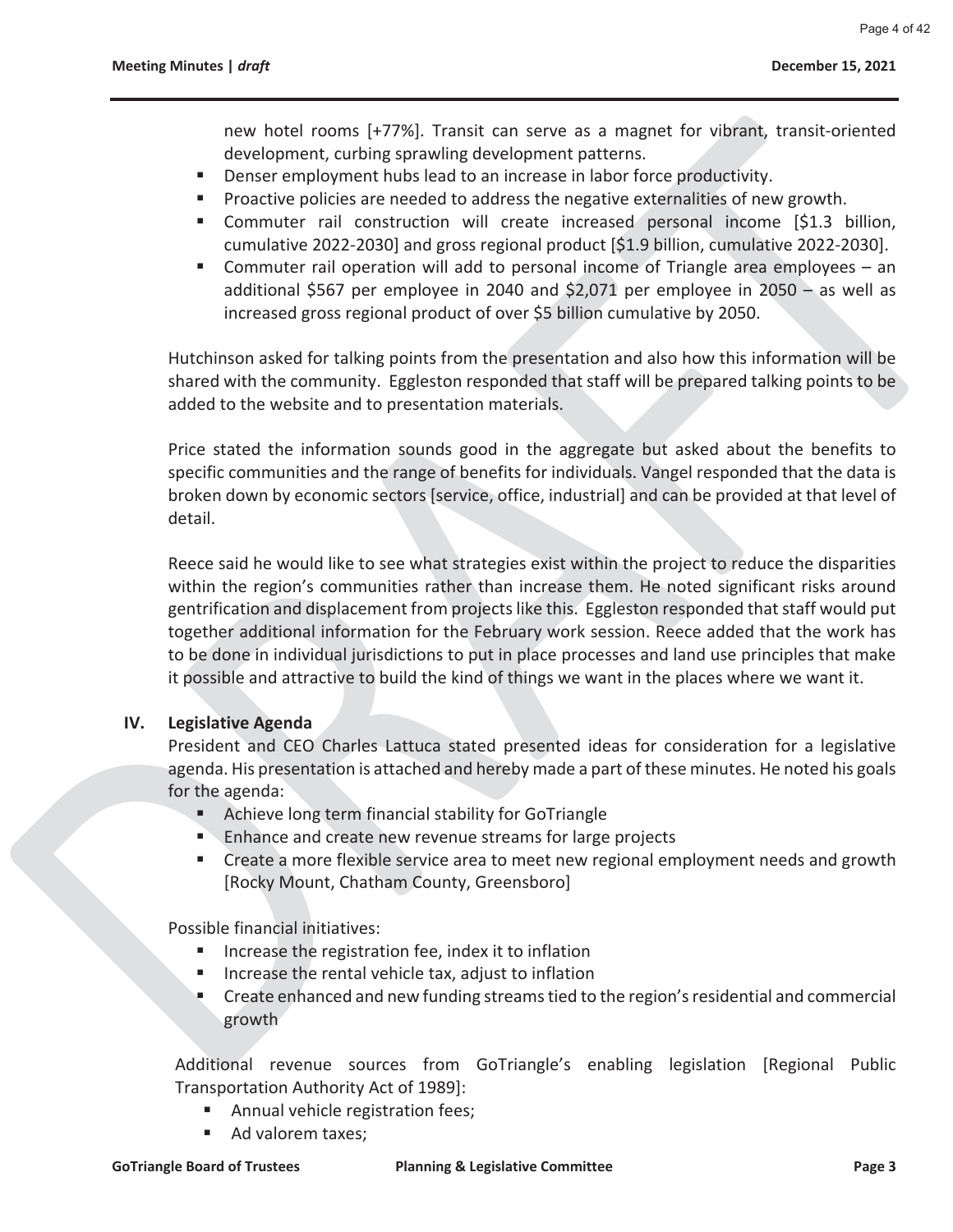- Local land transfer taxes;
- **Driver's license fees;**
- Sales taxes on automobile parts and accessories;
- **Motor fuels taxes.**

Recommendations:

- Seek statutory change to allow GoTriangle to enter into agreements with municipalities or not-for-profit entities beyond 10 miles outside the territorial jurisdiction of the Authority for the purpose of providing workforce transportation.
- Allow adjacent counties to join the Authority.

Lattuca stated that he would bring more details back to the Committee at the next meeting.

#### **V. Adjournment**

**Action:** Chair Allen adjourned the meeting at 11:58 a.m.

Prepared by:

Michelle C. Dawson, CMC Clerk to the Board of Trustees

\_\_\_\_\_\_\_\_\_\_\_\_\_\_\_\_\_\_\_\_\_\_\_\_\_\_\_\_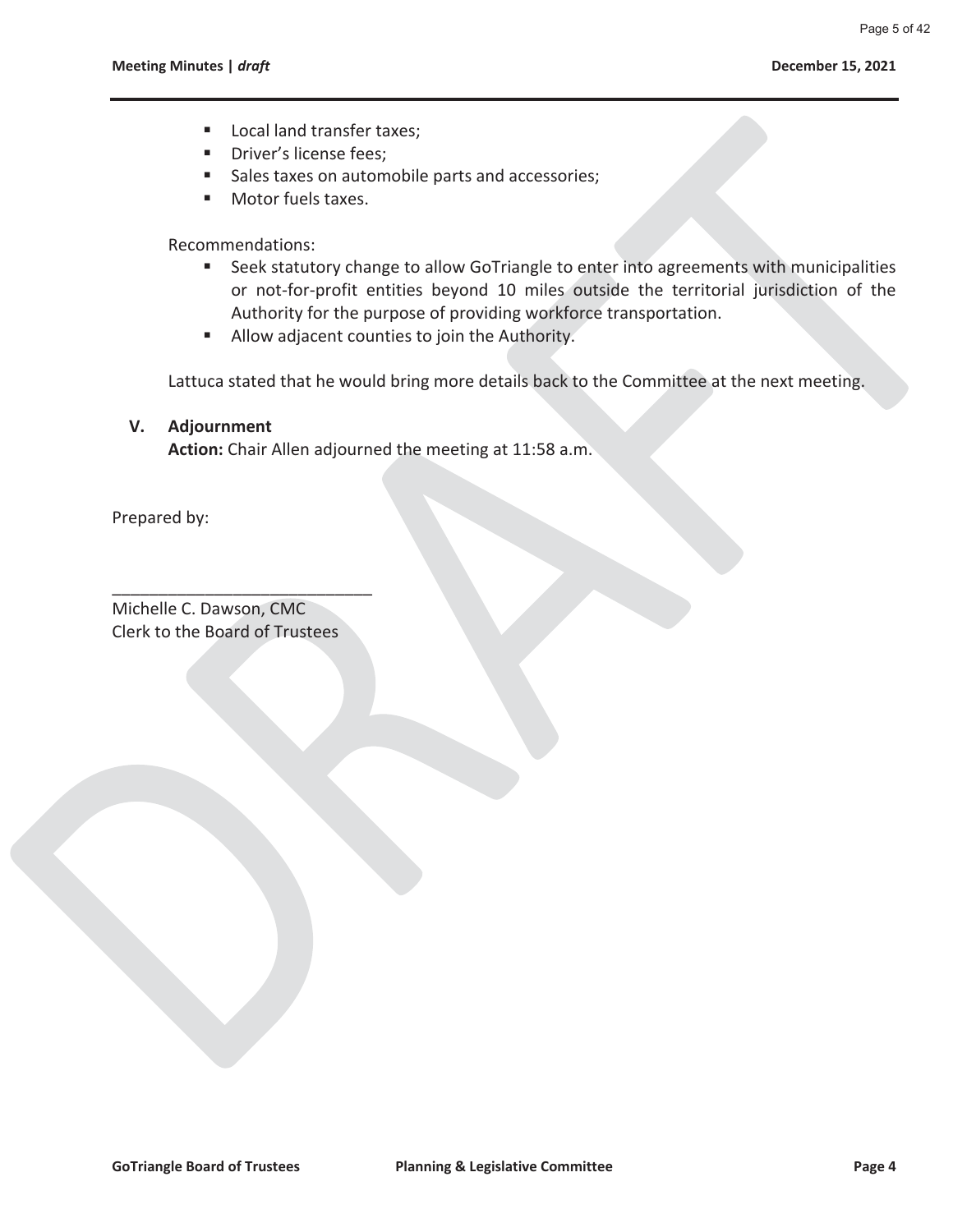

Connecting all points of the Triangle

### **MEMORANDUM**

- **TO:** GoTriangle Board of Trustees Planning & Legislative Committee
- **FROM:** Planning and Capital Development
- **DATE:** May 12, 2022
- **SUBJECT: Ridership Forecasts from Phase 2 of the Greater Triangle Commuter Rail (GTCR) Feasibility Study**

#### **Strategic Objective or Initiative Supported**

**1.2 Pursue service improvements and expansion opportunities**

#### **Action Requested**

**None**

#### **Key Findings**

**Ridership forecasts for year 2040 are summarized in the table below. Additional information may be found in this memo describing the service patterns that were forecasted and in the draft presentation. A full technical memo documenting the Phase 2 ridership forecasting effort will be available as a part of the final Phase 2 feasibility study report.** 

**Key findings are as follows:**

- **The forecast number of trips for the "base case" 8-2-8-2 service pattern is around 12,000 in 2040.**
- **Inclusion of 3-1-3 service to Clayton does not result in additional forecasted trips relative to the base case that terminates at Auburn. This is a reflection of the relatively large percentage of forecast trips from Johnston County access the system via park-and-ride.**
- **The forecast number of trips for a 30/60 (half-hourly peak / hourly off-peak) service pattern is about 17% higher than the "base case" 8-2-8-2 service pattern.**
- **The "base case" 8-2-8-2 peak-oriented service pattern forecasts roughly the same number of trips as does a scenario that includes all day hourly service.**
- **Ridership is sensitive to fare policy. Scenarios with higher average fares produced relatively fewer forecast trips. Notably, a flat \$1 premium fare (\$3.50 total per one way rail trip) produced 17% fewer trips relative to the \$2.50 fare, which is the base assumption.**
- **The zero fare scenario produced 50% more forecast trips relative to the base case.**



PO Box 13787 Research Triangle Park, NC 27709 P: 919.485.7510 | F: 919.485.7547

www.gotriangle.org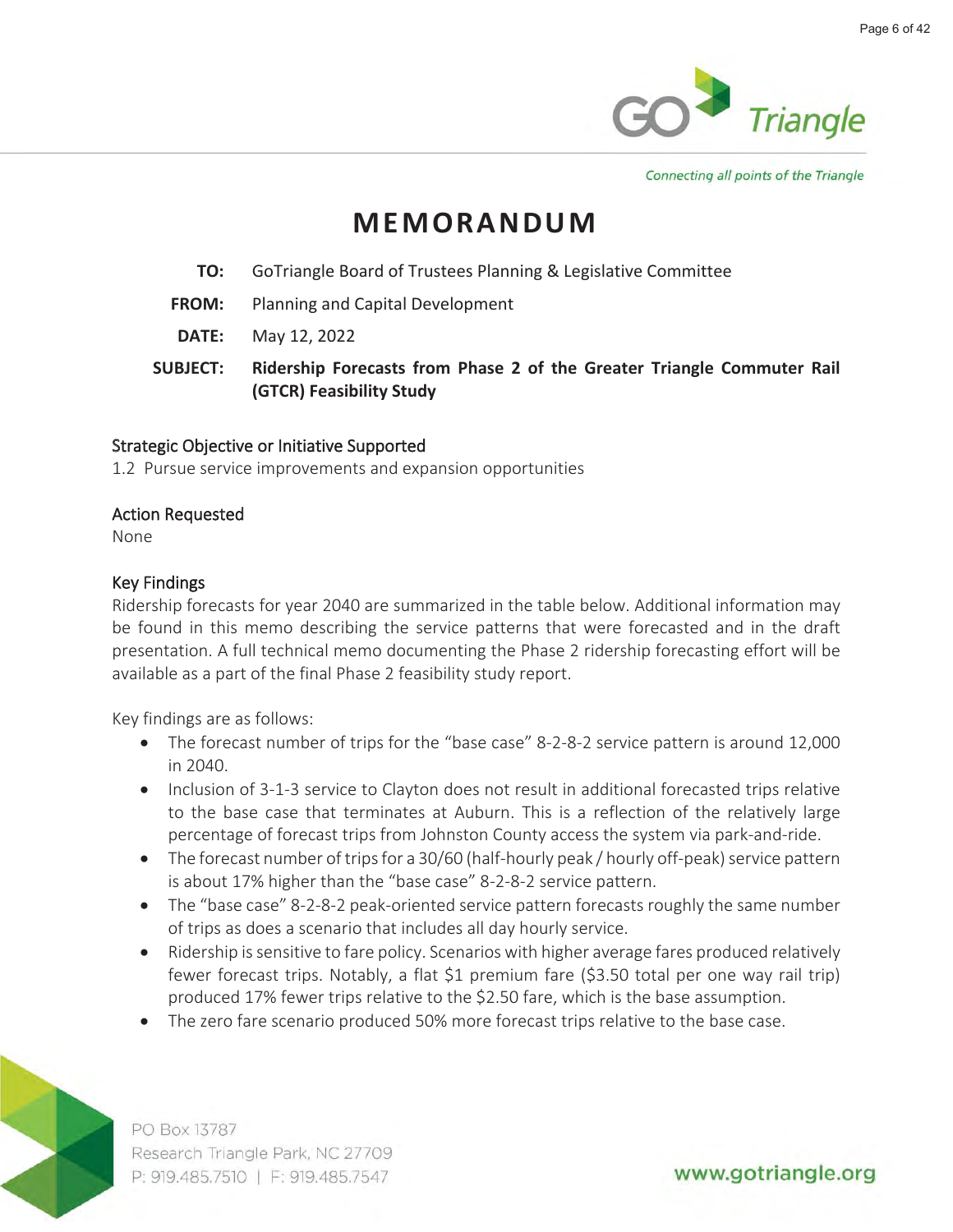**Ridership forecasts are subject to change should the project move forward. These forecasts are sensitive to the particular set of inputs and assumptions documented in the presentation and technical report. Should the project move forward, additional refinements to assumptions, and model inputs, such as a new regional transit rider origin-destination survey, additional changes to the bus network to better connect to the rail system or a different timetable or service assumption, would result in changes to this forecast, in addition to improving its precision.** 

| Alternative>                              | Durham-Auburn |        |                                               |        |
|-------------------------------------------|---------------|--------|-----------------------------------------------|--------|
|                                           | 8282 w/313    |        | Durham-Auburn   Durham-Auburn   Durham-Auburn |        |
|                                           | service to    | 8282   | 30/60                                         | 60/60  |
| <b>Fare Assumption</b>                    | Clayton       |        |                                               |        |
| A: All Zero Fare Transit                  |               | 18,028 |                                               |        |
| A2: Local Transit Zero Fare, Rail: \$2.50 |               | 11,353 |                                               |        |
| B: Zone Commuter Rail: \$2.50-4.50        |               |        |                                               |        |
| (fare varies based on distance traveled)  |               | 11,517 |                                               |        |
| C: Rail Fare Same as Regional Bus: \$2.50 | 11,818        | 12,033 | 14,107                                        | 12,246 |
| D: Premium Rail Fare: \$3.50              |               | 9,976  |                                               |        |

**Table 1: 2040 Commuter Rail Forecasted Trips (STOPS)**

#### **Background and Purpose**

**The ridership modeling consultant will deliver a presentation on the updated Phase 2 ridership modeling forecasts for multiple service scenarios and fare assumptions. The presentation will additionally describe the steps taken to update the model, refinements to inputs such as the future year background transit network, socio-economic data, and highway travel times from the 2050 Metropolitan Transportation Plan and updates to the county transit plans.** 

**This effort builds on and refines the ridership forecasts completed in the Phase 1 Feasibility Study. That effort revealed that a project with 20 daily round trips from West Durham to Auburn or a project from West Durham to Clayton would likely be eligible for the Federal Transit Administration's (FTA) Capital Investment Grant program, which could contribute up to 50% of the project's cost. The Phase 1 ridership effort identified the need for additional refinements that have been incorporated into the Phase 2 ridership effort.** 

**As part of the second phase of the Greater Triangle Commuter Rail Feasibility Study, staff and consultants are assessing the non-monetary costs and benefits of the project to help support informed decision-making regarding the project. The ridership modeling consultant has produced forecasts using the FTA's Simplified-Trips-on-Projects-Software (STOPS) for both the base year (2018) and a future year (2040), consistent with FTA requirements for the Capital Investment Grant Program. Forecasts were produced for multiple service patterns, described below. The effort also included a set of forecasts to assess the effects different fare policies had on forecast ridership. The scenarios that were tested are described in the next section.**



PO Box 13787 Research Triangle Park, NC 27709 P: 919.485.7510 | F: 919.485.7547

www.gotriangle.org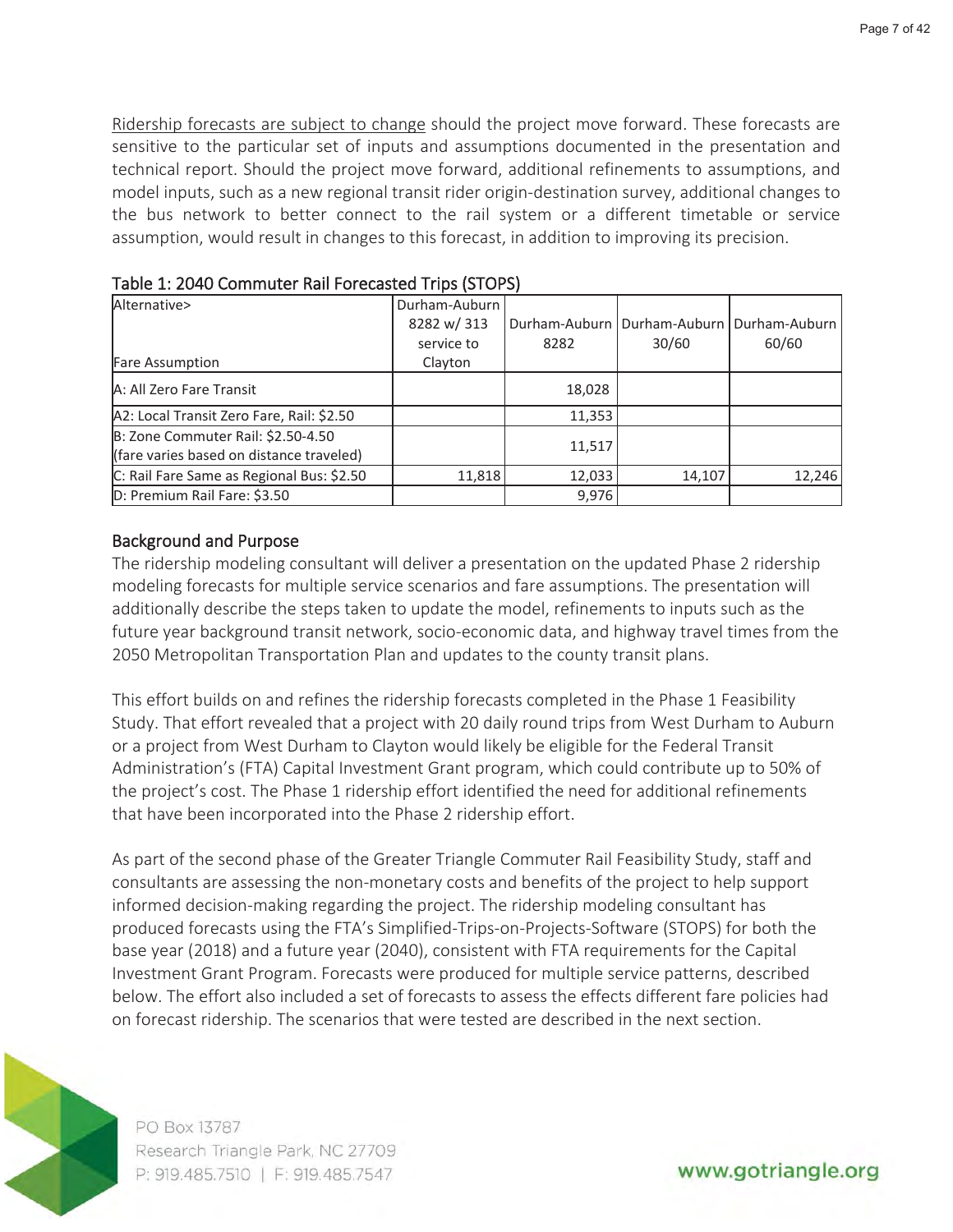#### **Description of Ridership Forecast Scenarios**

*8-2-8-2 from West Durham to Auburn***: This scenario is also referred to as the "base case" for the project, as included in the currently adopted County Transit Plans for Durham and Wake counties. 8-2-8-2 service refers to eight round trips in morning, with service every 30 minutes for a four hour period; two round trips, spaced roughly two hours apart in the midday period; eight round trips in the afternoon, with service every 30 minutes for a four hour period; and then two evening trips spaced roughly 2 two hours apart in the evening period. This level of service is comparable to the August 2019 schedule for the Durham – Raleigh Express route in terms of hours of operation and number of trips.**

*8-2-8-2 service from West Durham to Auburn, with 3-1-3 service continuing to Clayton***: 3-1-3 services refers to three round trips in the morning, with service every hour; 1 round trip at midday; and three round trips in the evening, with service every hour. This scenario was developed in coordination with Johnston County to better understand the ridership and cost of a limited, more affordable infrastructure investment east of Auburn as a part of the initial phase of implementation of a commuter rail system.**

*30/60 service from West Durham to Auburn:* **This scenario includes 30 minute service during peak periods in the morning and afternoon and hourly service during early morning, midday, and evening periods. This scenario was developed in response to substantial feedback from project and municipal partners and public engagement to provide a more all day service pattern as a part of the initial operating service. As of the date of this memo, this service scenario has not yet been tested by Norfolk Southern Railroad (NSR) in rail network capacity modeling. Staff and NCRR staff are actively coordinating with NSR to undertake this work.**

*60/60 service from West Durham to Auburn***: This scenario includes 60 minute service all day. This scenario was produced to determine if a lower level of service could initially be provided with a lower infrastructure investment. As of the date of this memo, this service scenario has not yet been tested by NSR in rail network capacity modeling. Staff and NCRR staff are actively coordinating with NSR to undertake this work.**

#### **Fare Assumptions**

**Differing fare assumptions were tested for the "base case" 8-2-8-2 service from West Durham to Auburn to understand the impact of different fare policies on ridership forecasts. The fare assumptions are detailed in the table below. Prior to the suspension of fares, the governing bodies of GoTriangle, GoCary, GoRaleigh, and GoDurham adopted a unified regional fare structure, that sets the cost of an unlimited day pass to \$2.50/\$5.00 for local / regional + local service. A day pass may be used across all systems. A GoDurham only day pass is assumed to remain \$2.00. This structure is assumed for bus services in fare scenarios B-D, and assumes that rail is included in the unifed regional fare structure. In FY20, the GoTriangle board eliminated the premium fare for express bus service, setting the fare all GoTriangle buses to \$2.50. Under this structure, it would be possible to travel from Mebane to Garner, the current extent of GoTriangle service for \$2.50.** 



PO Box 13787 Research Triangle Park, NC 27709 P: 919.485.7510 | F: 919.485.7547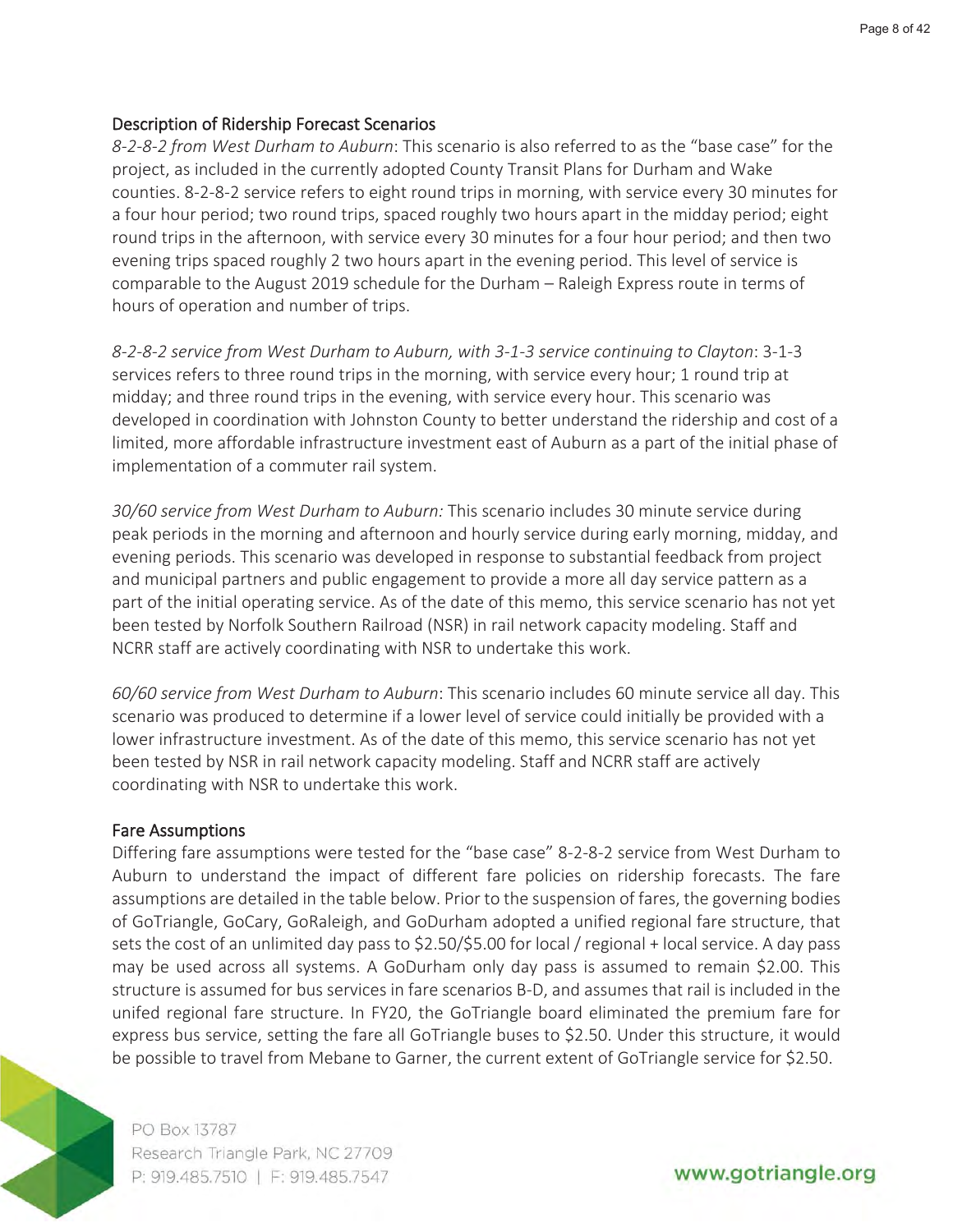|                                      | <b>Bus Services</b> |                                      |        | Commuter Rail           |
|--------------------------------------|---------------------|--------------------------------------|--------|-------------------------|
|                                      |                     | GoTriangle GoRaleigh and Go GoDurham |        |                         |
| Fare Recommendation (Full one-way    |                     | Cary                                 |        |                         |
| fare shown. Similar relative pricing |                     |                                      |        |                         |
| for all fare types.                  |                     |                                      |        |                         |
| A: All Free Transit                  | \$0.00              | \$0.00                               | \$0.00 | \$0.00                  |
| A2: Free for Local Bus/Regional Fare | \$2.50              | \$0.00                               | \$0.00 | \$2.50                  |
| for Regional Bus and Rail            |                     |                                      |        |                         |
| B: Zone Based Rail Fare              | \$2.50              | \$1.25                               | \$1.00 | \$2.50 (1-2 Fare Zones) |
|                                      |                     |                                      |        | $$3.50$ (3 Fare Zones)  |
|                                      |                     |                                      |        | $$4.50$ (4 Fare Zones)  |
| C: Rail Same as Regional Bus         | \$2.50              | \$1.25                               | \$1.00 | \$2.50                  |
| D: Premium Fare for Rail             | \$2.50              | \$1.25                               | \$1.00 | \$3.50                  |

#### **Table 2: Fare Policy Assumptions Tested in Ridership Forecasts**

Note: All fares assumed to be in Year 2022 dollars

For Fare Recommendation "B," stations are assigned to fare zones as follows:

- Fare Zone 1: West Durham, Downtown Durham, and East Durham
- Fare Zone 2: Ellis Road, Research Triangle Park, and Morrisville
- Fare Zone 3: Cary, Corporate Center Drive, Blue Ridge Road, Raleigh, and Hammond
- Fare Zone 4: Garner, Auburn, and Clayton

#### **Financial Impact**

**None**

#### **Attachments**

• Draft Presentation (Pending)

#### **Staff Contacts**

- **Jay Heikes, Senior Transportation Planner, 919-314-8741, jheikes@gotriangle.rog**
- **Katharine Eggleston, CDO, 919-485-7564, keggleston@gotriangle.org**



PO Box 13787 Research Triangle Park, NC 27709 P: 919.485.7510 | F: 919.485.7547

www.gotriangle.org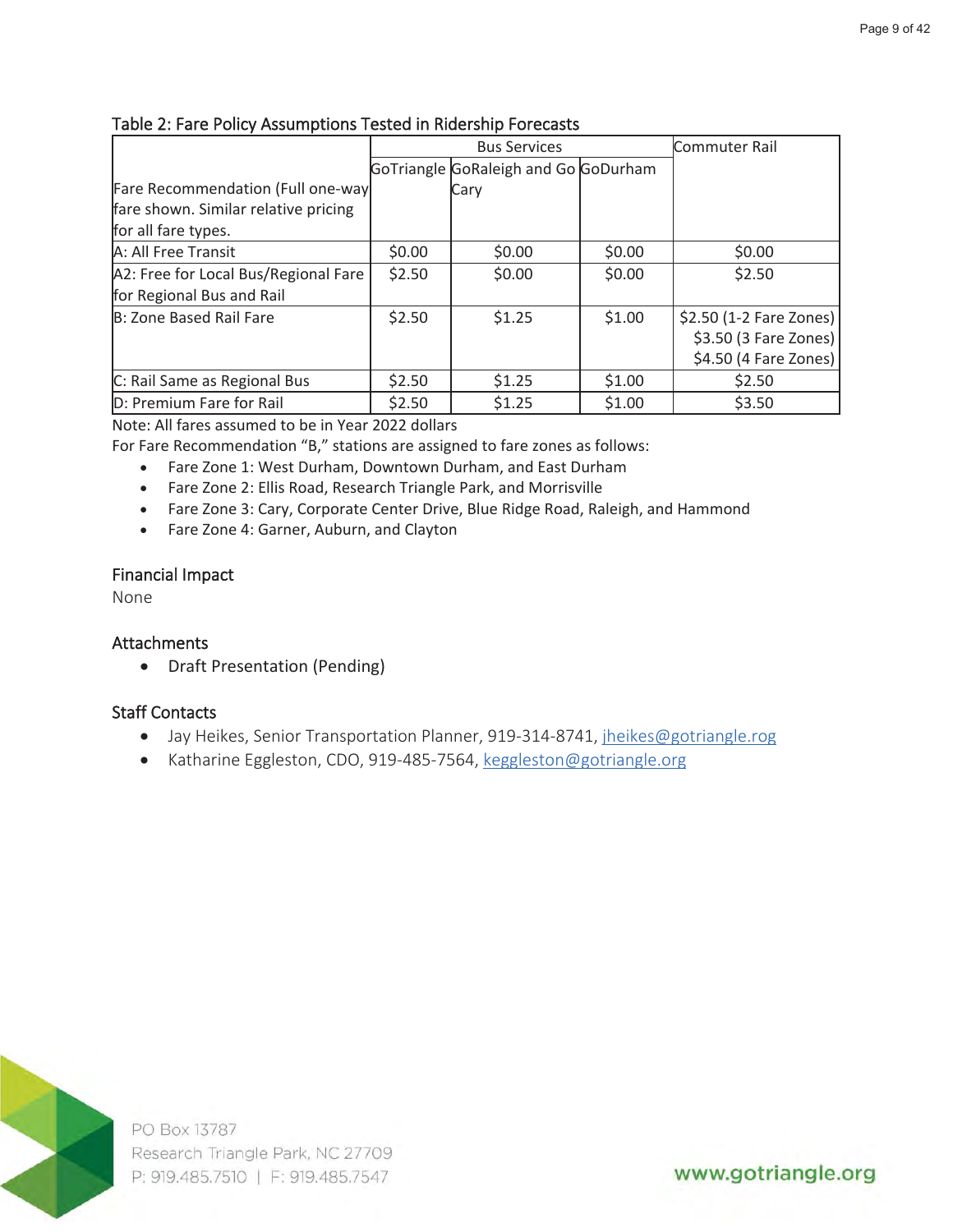

## **Phase II Greater Triangle Commuter Rail Study**

**Ridership Forecasting Summary**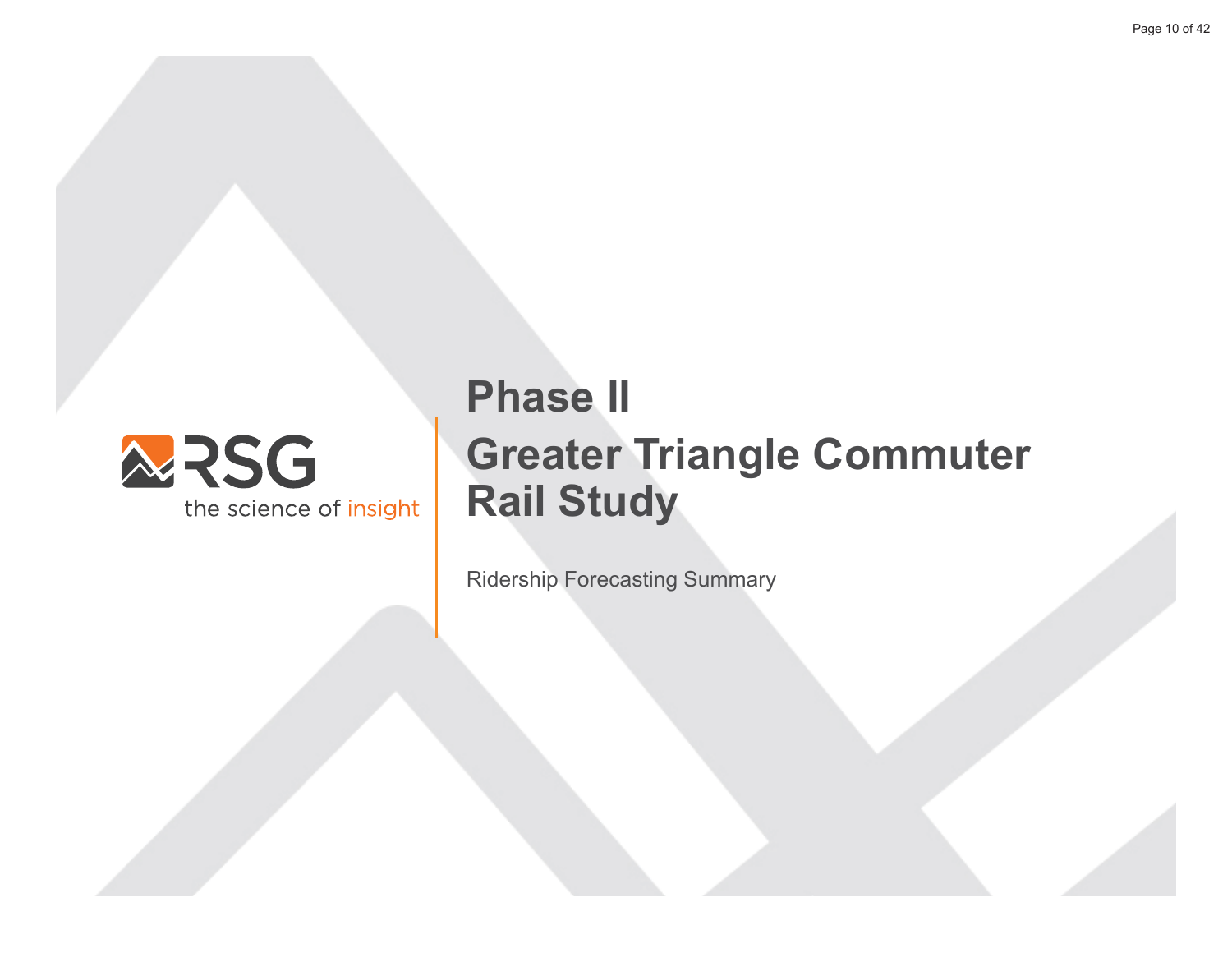### **Overview of Presentation**

- Updates to Model and Assumptions
- Commuter Rail Ridership
	- Service plan alternatives
	- Fare alternatives

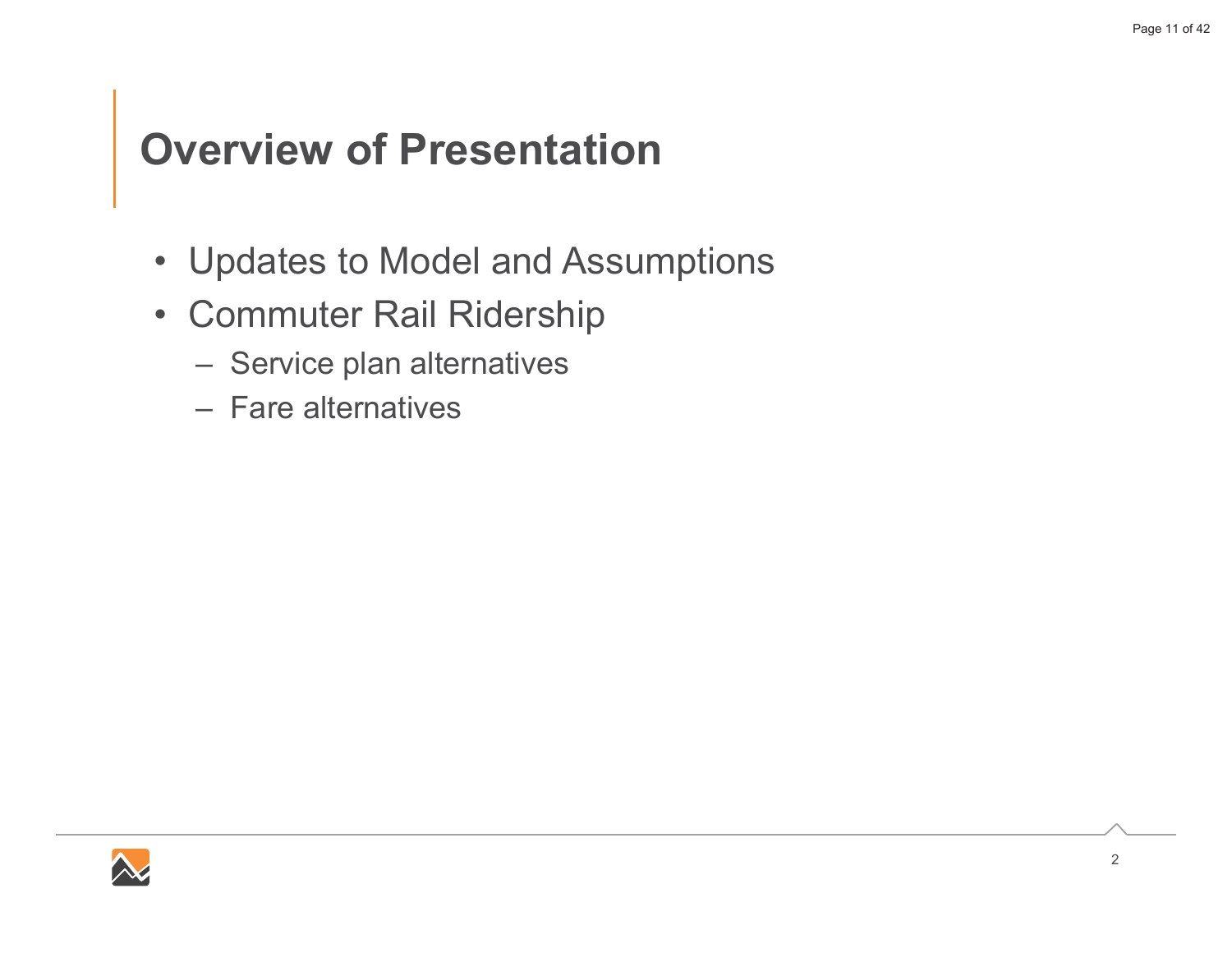



# **Updates to Model and Assumptions**

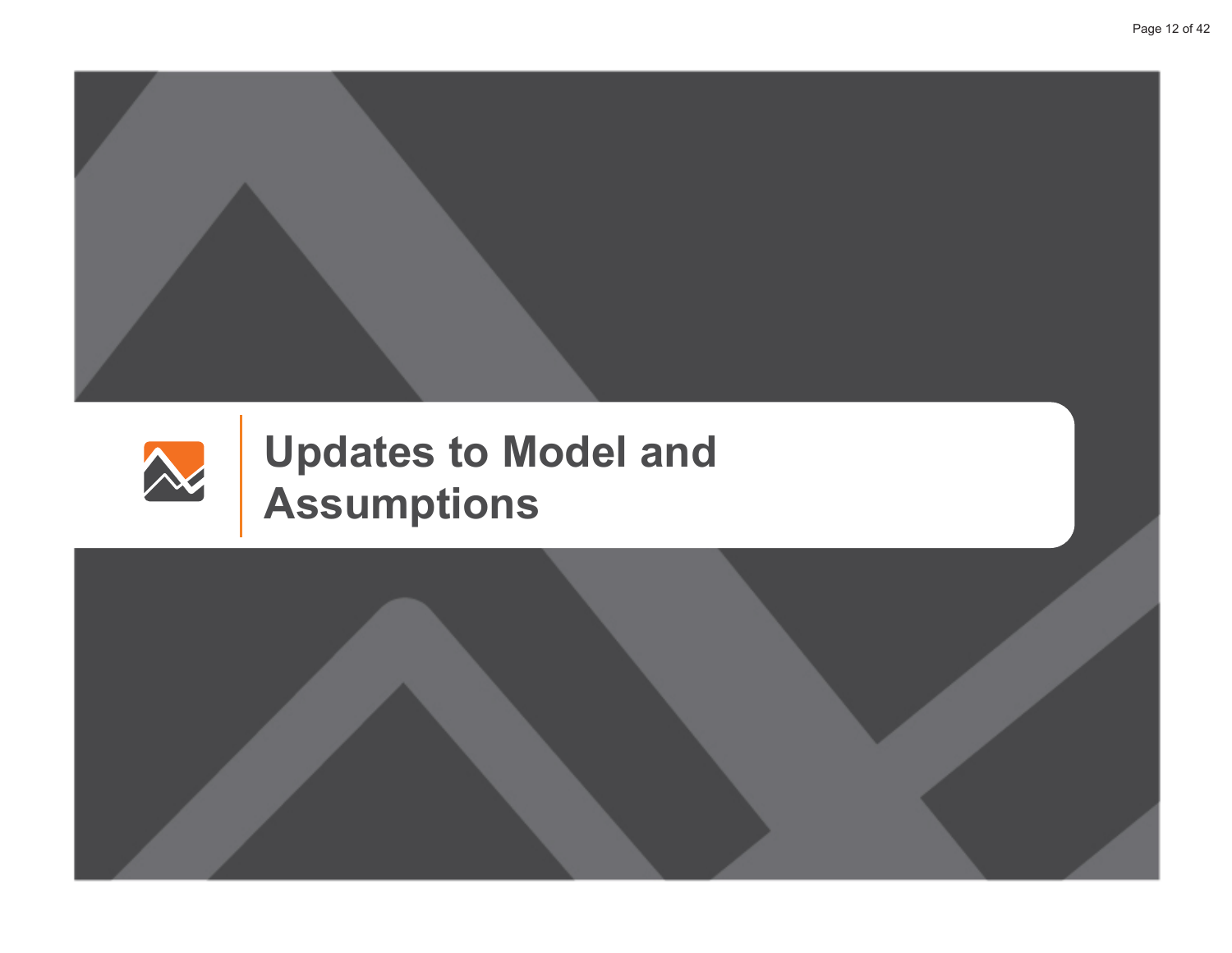### **Model Update/FTA Review**

- Model updated to latest version of STOPS (v2.51)  $\bullet$ 
	- Improved combination of transit survey and census data
	- Improved representation of when and where PNR trips occur
- **Preliminary results reviewed with FTA**  $\bullet$ 
	- Given limited off-peak service in the base case 8-2-8-2 service pattern, FTA requested that we assign purposes to trips so that:
		- HBW=Home-based trips traveling in peak AND returning in peak
		- HBO=Home-based trips not qualifying as "HBW"
		- NHB=Non-home based trips
- FTA has reviewed updated outputs and concurred with model and results

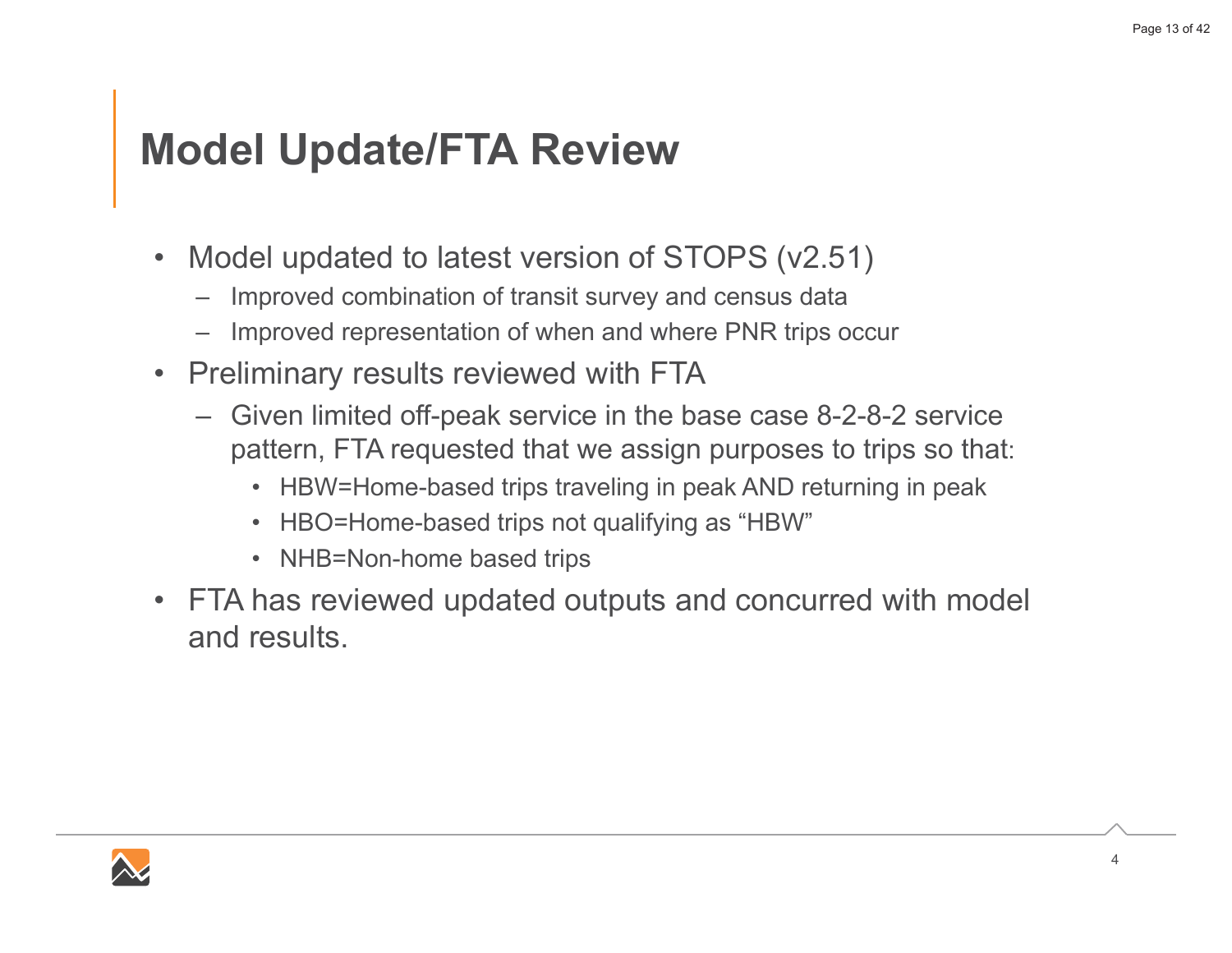### **Updates to assumptions since Phase I**

- $\bullet$ Population/Employment Growth:
- $-$  Source: 2050 MTP Community Viz
- − Source: Years: 2020, 2040, 2050
- $\bullet$ **Highway Travel Times**
- $-$  Source: 2050 MTP Community Viz and Future Year Highway Network
- $-$  Estimates generated by MPO application of Regional Travel Model
- 0 Regional No-Build and Build Transit Networks
- $-$  Service planning staff coding of transit plans for Wake, Durham, and Orange Counties in ReMix GTFS
- $-$  BRT lines included in the model, assumptions consistent with GoRaleigh

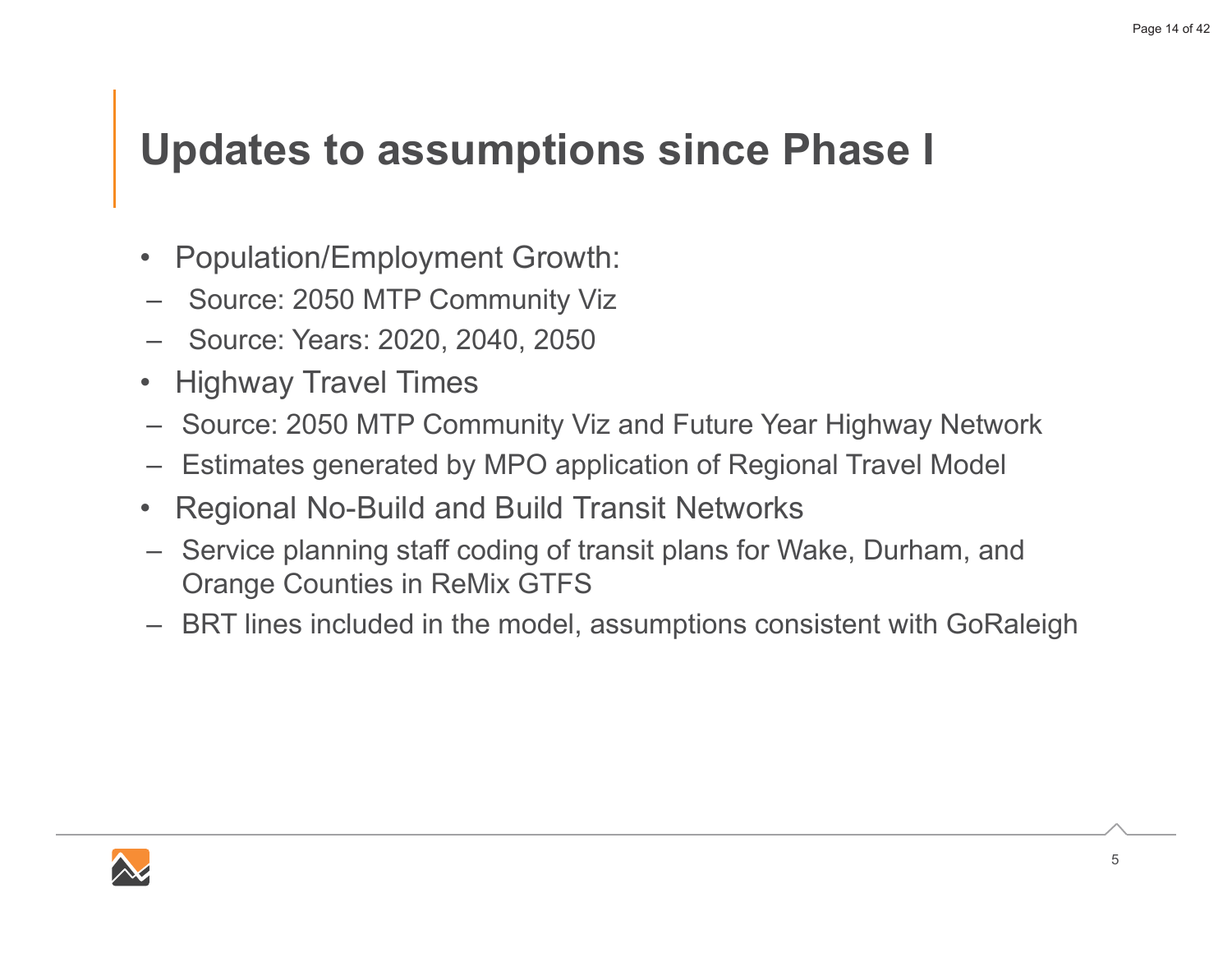## **Summary of Population Forecasts**

| <b>County</b>    | 2020      | 2040      | <b>Growth</b><br>2020-2040 | 2050      | <b>Growth</b><br>2020-2050 |
|------------------|-----------|-----------|----------------------------|-----------|----------------------------|
| Chatham (part)   | 52,213    | 85,379    | 64%                        | 104,395   | 100%                       |
| Durham           | 324,784   | 416,879   | 28%                        | 463,414   | 43%                        |
| Franklin (part)  | 60,260    | 82,884    | 38%                        | 94,853    | 57%                        |
| Granville (part) | 37,543    | 56,581    | 51%                        | 67,241    | 79%                        |
| Harnett (part)   | 40,146    | 57,014    | 42%                        | 65,893    | 64%                        |
| Johnston (part)  | 186,096   | 305,603   | 64%                        | 370,215   | 99%                        |
| Nash (part)      | 4,170     | 4,524     | 8%                         | 4,710     | 13%                        |
| Orange           | 148,880   | 180,554   | 21%                        | 193,637   | 30%                        |
| Person (part)    | 31,723    | 35,001    | 10%                        | 36,738    | 16%                        |
| <b>Wake</b>      | 1,129,865 | 1,564,648 | 38%                        | 1,780,155 | 58%                        |
| <b>Total</b>     | 2,015,680 | 2,789,067 | 38%                        | 3,181,251 | 58%                        |

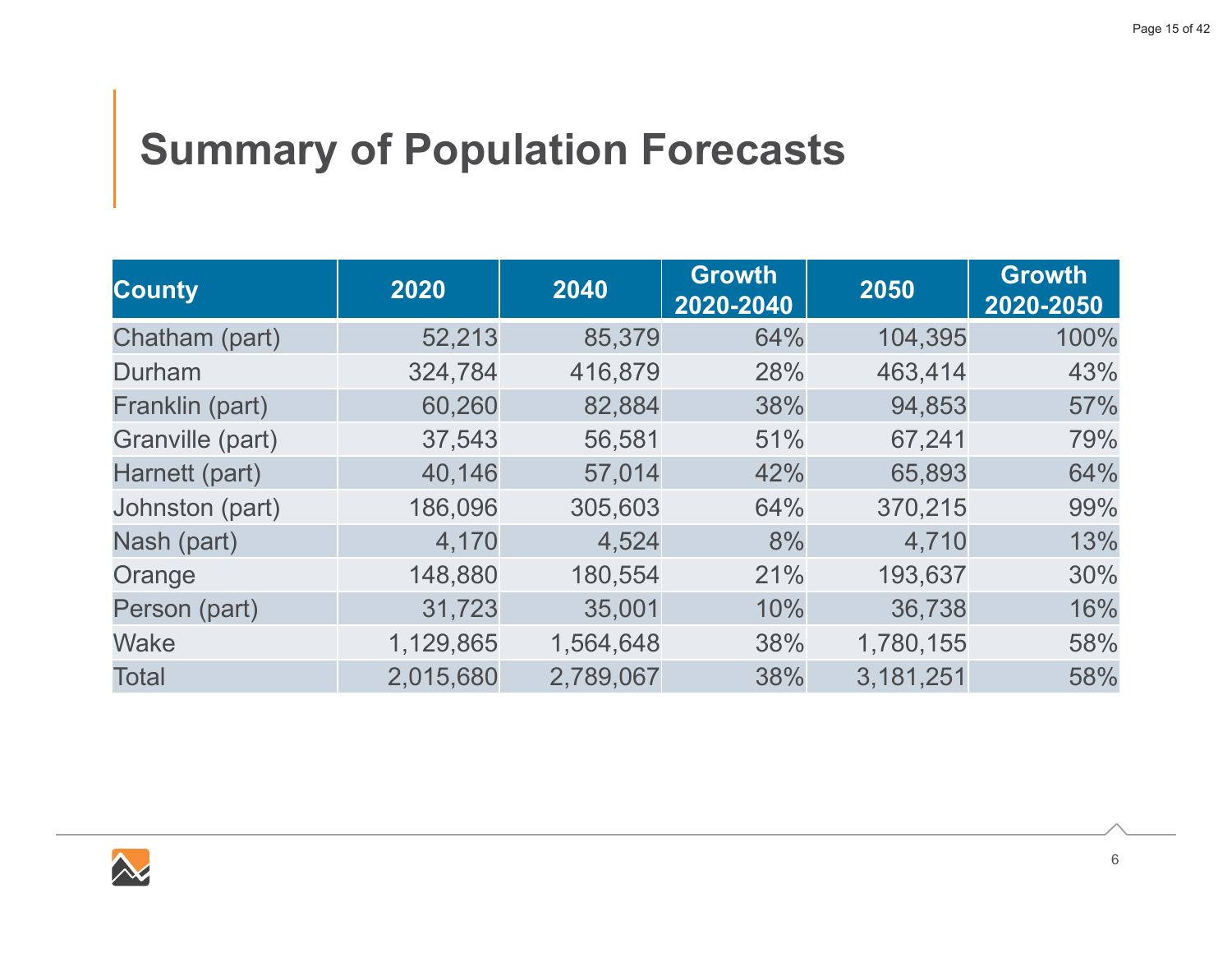## **Summary of Employment Forecasts**

| <b>County</b>    | 2020      | 2040      | <b>Growth</b><br><b>since 2020</b> | 2050      | <b>Growth</b><br><b>since 2020</b> |
|------------------|-----------|-----------|------------------------------------|-----------|------------------------------------|
| Chatham (part)   | 12,272    | 19,470    | 59%                                | 24,454    | 99%                                |
| Durham           | 235,002   | 342,963   | 46%                                | 401,926   | 71%                                |
| Franklin (part)  | 15,082    | 19,465    | 29%                                | 21,927    | 45%                                |
| Granville (part) | 13,203    | 18,603    | 41%                                | 22,301    | 69%                                |
| Harnett (part)   | 9,832     | 14,953    | 52%                                | 17,847    | 82%                                |
| Johnston (part)  | 54,923    | 77,716    | 41%                                | 90,725    | 65%                                |
| Nash (part)      | 842       | 1,259     | 50%                                | 1,466     | 74%                                |
| Orange           | 74,721    | 103,428   | 38%                                | 116,341   | 56%                                |
| Person (part)    | 10,361    | 11,337    | 9%                                 | 11,651    | 12%                                |
| Wake             | 614,734   | 967,247   | 57%                                | 1,176,311 | 91%                                |
| <b>Total</b>     | 1,040,972 | 1,576,441 | 51%                                | 1,884,949 | 81%                                |

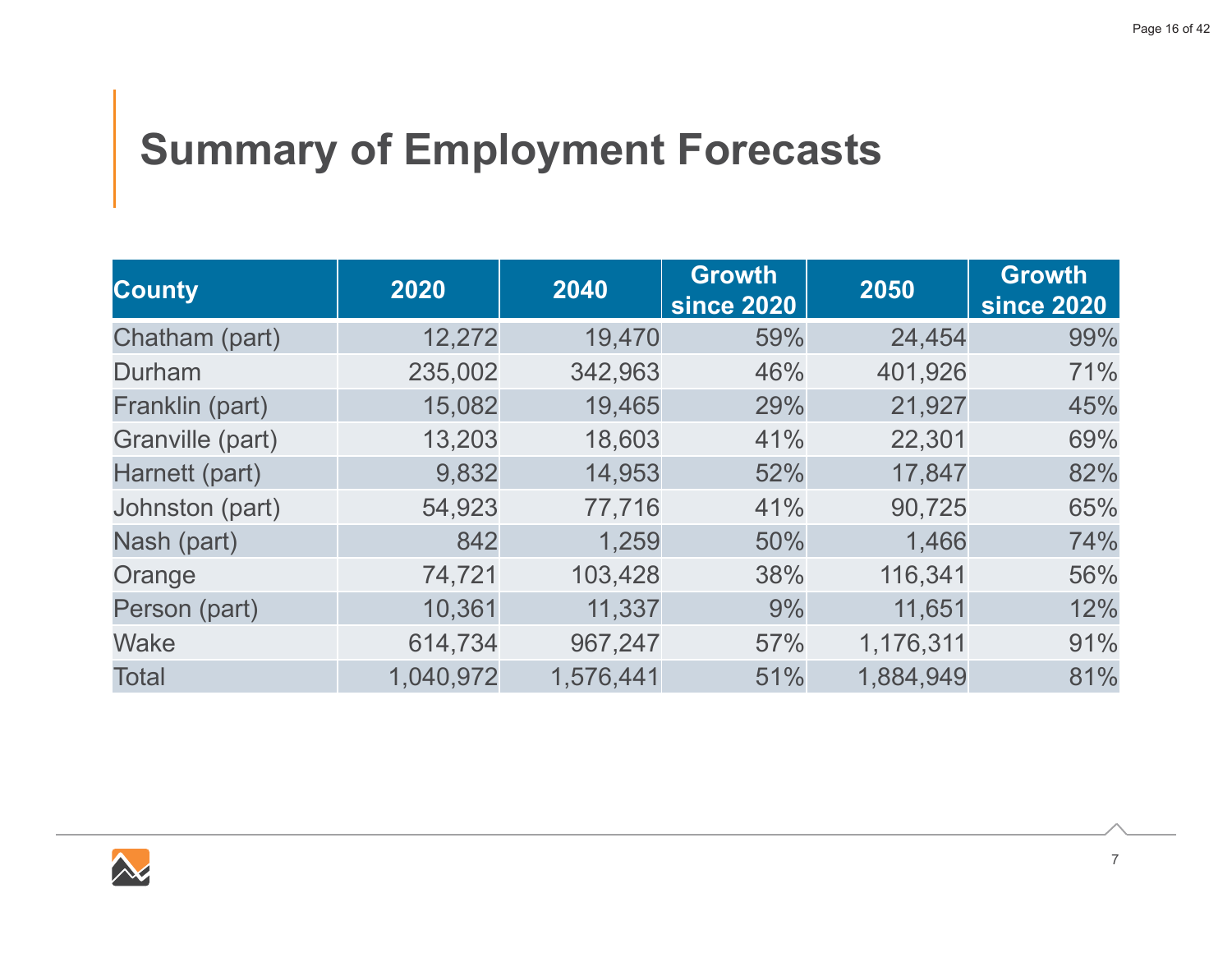## **Highway travel time forecasts**

### Minutes to State Capitol area from selected origins

| Location                   | 2018* | 2040 | <b>Difference</b> |
|----------------------------|-------|------|-------------------|
| <b>SE Raleigh</b>          | 11.7  | 14.0 | 20%               |
| <b>New Hope Area</b>       | 18.3  | 27.0 | 48%               |
| <b>St Fairgrounds Area</b> | 19.2  | 26.4 | 38%               |
| Garner                     | 19.9  | 28.9 | 45%               |
| Apex                       | 30.8  | 41.8 | 36%               |
| <b>West Durham</b>         | 41.4  | 54.9 | 33%               |
| <b>Chapel Hill</b>         | 49.6  | 64.5 | 30%               |
| <b>Downtown Durham</b>     | 40.9  | 55.4 | 35%               |
| <b>RTP</b>                 | 29.1  | 38.5 | 32%               |
| <b>Western Johnston</b>    | 41.5  | 57.4 | 38%               |
| <b>Total</b>               | 28.5  | 37.2 | 31%               |

\*TRM Model Run for 2016 checked against 2018 actual times and found to be suitable inputs for 2018

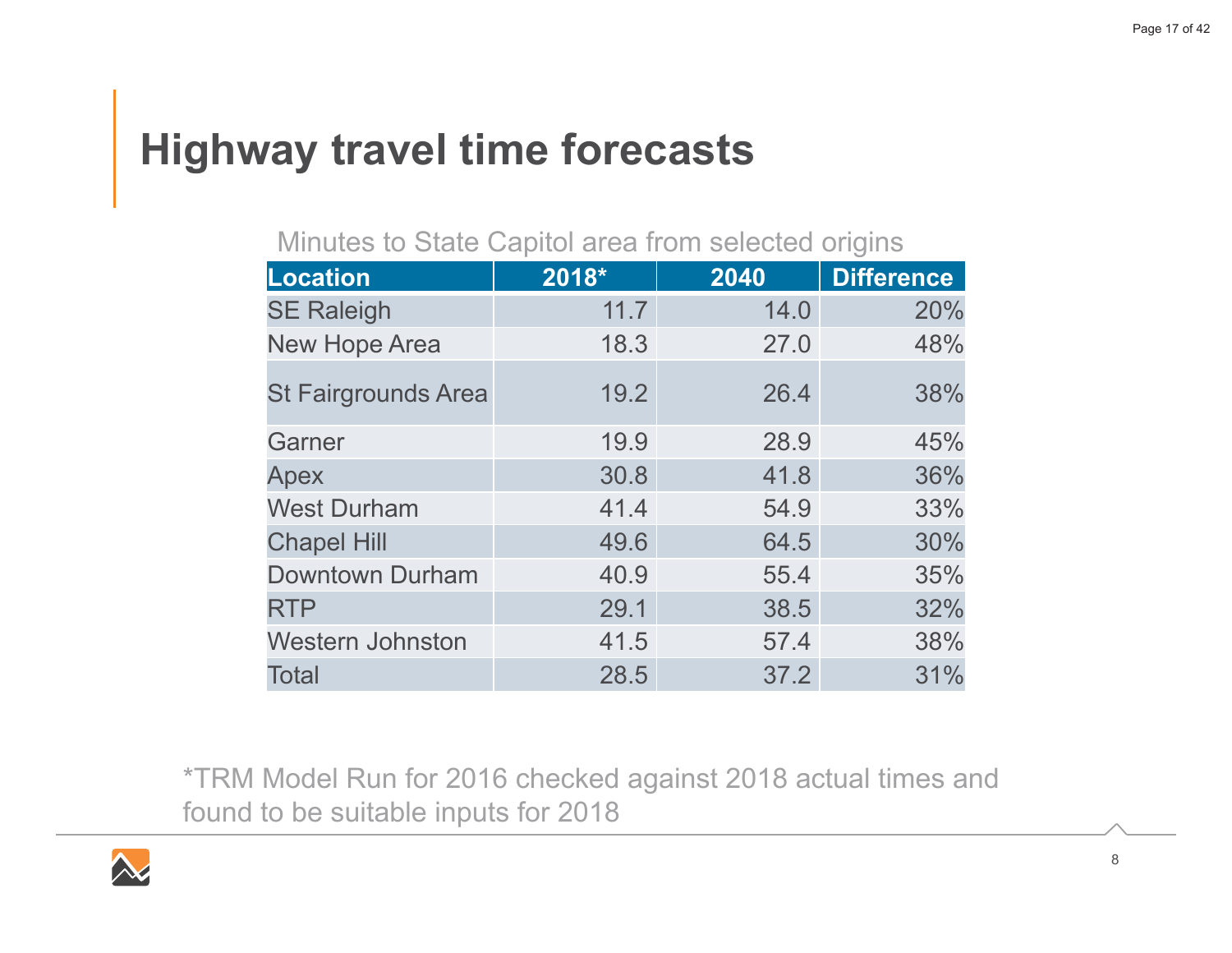



## **Commuter Rail Forecasts**

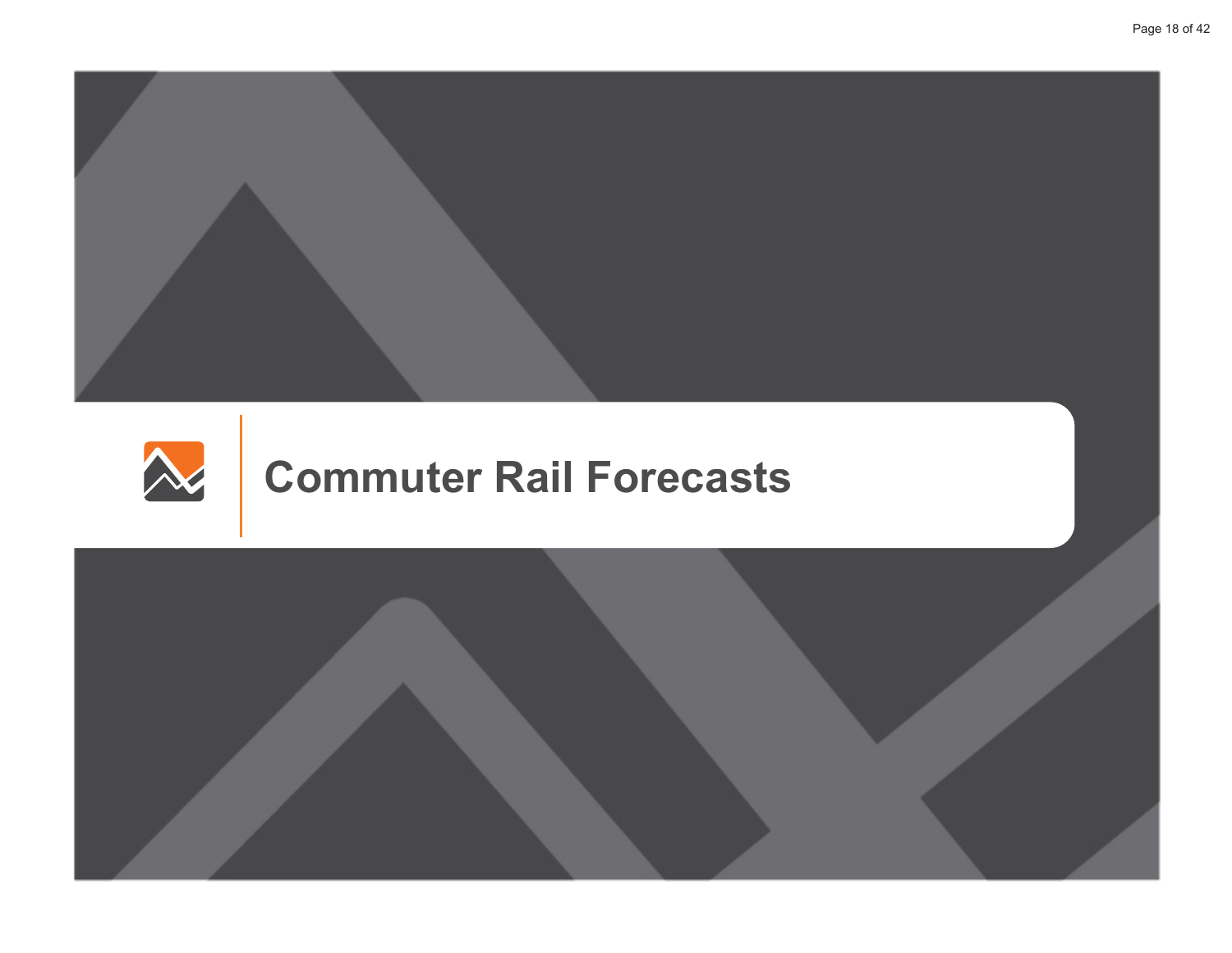## **Alternative Definitions**

| Label          | <b>Beginning/Ending</b><br><b>Stations</b>             | <b>AM Peak</b>               | <b>Midday</b>                | <b>PM Peak</b>               | Evening                      |
|----------------|--------------------------------------------------------|------------------------------|------------------------------|------------------------------|------------------------------|
| <b>WC-8282</b> | <b>West Durham/Auburn</b><br>Extend to/from E. Clayton | 8 trains<br>3 trains         | 2 trains<br>1 train          | 8 trains<br>3 trains         | 2 trains                     |
| <b>WA-8282</b> | <b>West Durham/Auburn</b>                              | 8 trains                     | 2 trains                     | 8 trains                     | 2 trains                     |
| WA-30/60       | <b>West Durham/Auburn</b>                              | 30 <sub>min</sub><br>Headway | 60 <sub>min</sub><br>Headway | 30 <sub>min</sub><br>Headway | 60 <sub>min</sub><br>Headway |
| WA-60/60       | <b>West Durham/Auburn</b>                              | 60 <sub>min</sub><br>Headway | 60 <sub>min</sub><br>Headway | 60 <sub>min</sub><br>Headway | 60 <sub>min</sub><br>Headway |

Note: 30/60 and 60/60 services are provided to demonstrate potential for 60 minute off-peak service. They have not been tested in a rail simulation.

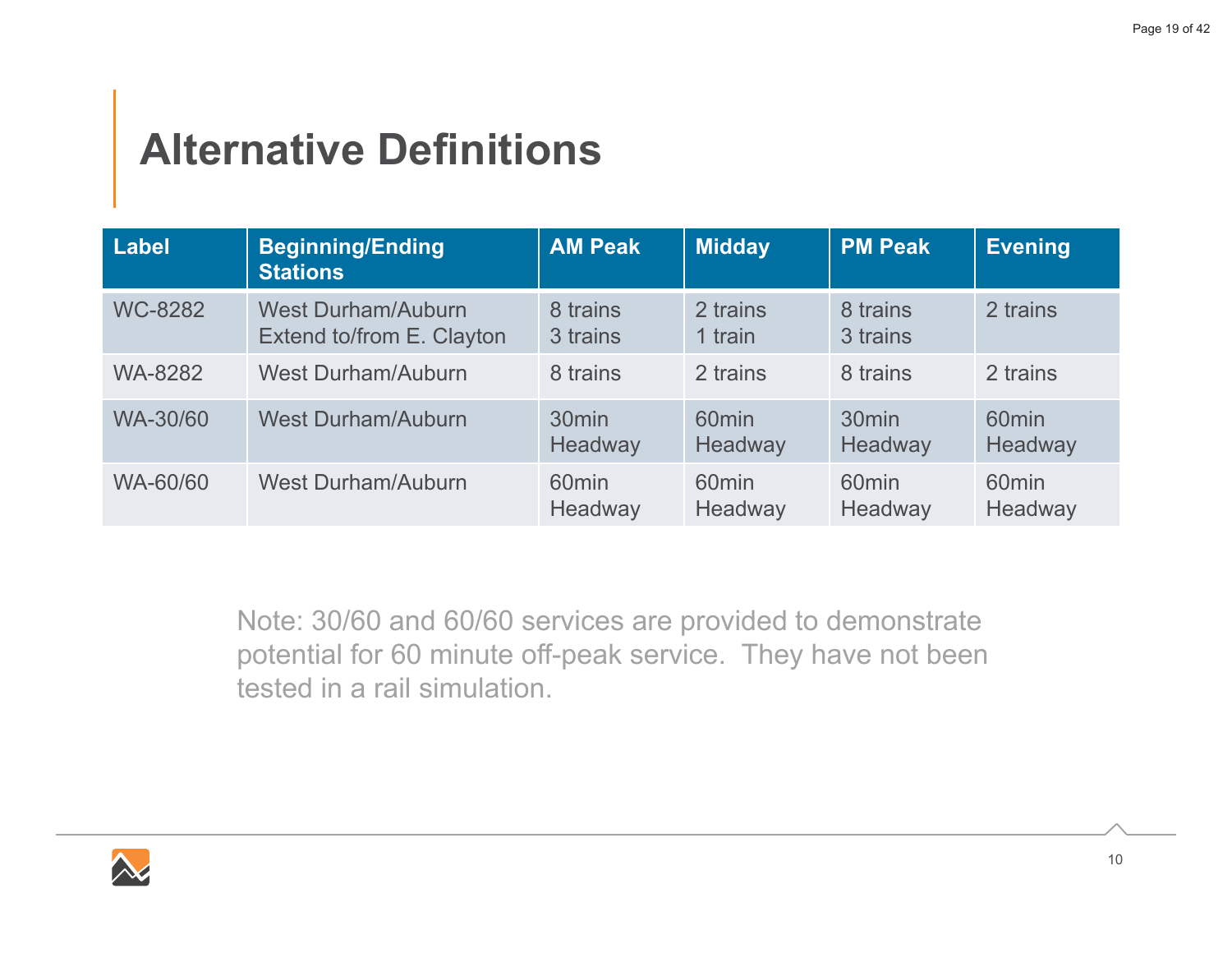### **Fare Alternatives**

One-Ride, Full Fare Shown (Similar structure for all fare types assumed)

| <b>Fare Alternative</b>      | <b>Bus</b><br>(GT) | <b>Bus</b><br>(GR/GC) | <b>Bus</b><br>(GD) | <b>Rail</b>              |
|------------------------------|--------------------|-----------------------|--------------------|--------------------------|
| <b>A: All Free Fare</b>      | \$0.00             | \$0.00                | \$0.00             | \$0.00                   |
| A2: Free for Local Bus /     | \$2.50             | \$0.00                | \$0.00             | \$2.50                   |
| <b>Regional Fare for</b>     |                    |                       |                    |                          |
| <b>Regional Bus and Rail</b> |                    |                       |                    |                          |
| ("Local Free")               |                    |                       |                    |                          |
| <b>B: Zone Based Rail</b>    | \$2.50             | \$1.25                | \$1.00             | \$2.50 (1-2 Fare Zones)  |
| <b>Fares</b>                 |                    |                       |                    | (3 Fare Zones)<br>\$3.50 |
|                              |                    |                       |                    | (4 Fare Zones)<br>\$4.50 |
| C: Rail Same as              | \$2.50             | \$1.25                | \$1.00             | \$2.50                   |
| <b>Regional Bus</b>          |                    |                       |                    |                          |
| <b>D: Premium Fare</b>       | \$2.50             | \$1.25                | \$1.00             | \$3.50                   |

**Assignment of Stations to Fare Zones:** 

- 1. West Durham, Downtown Durham, East Durham
- $2<sub>1</sub>$ Ellis Rd, RTP, Morrisville
- Cary, Corporate Center Dr, Blue Ridge Rd, Raleigh, Hammond Rd  $3<sub>1</sub>$
- 4. Garner, Auburn, Clayton

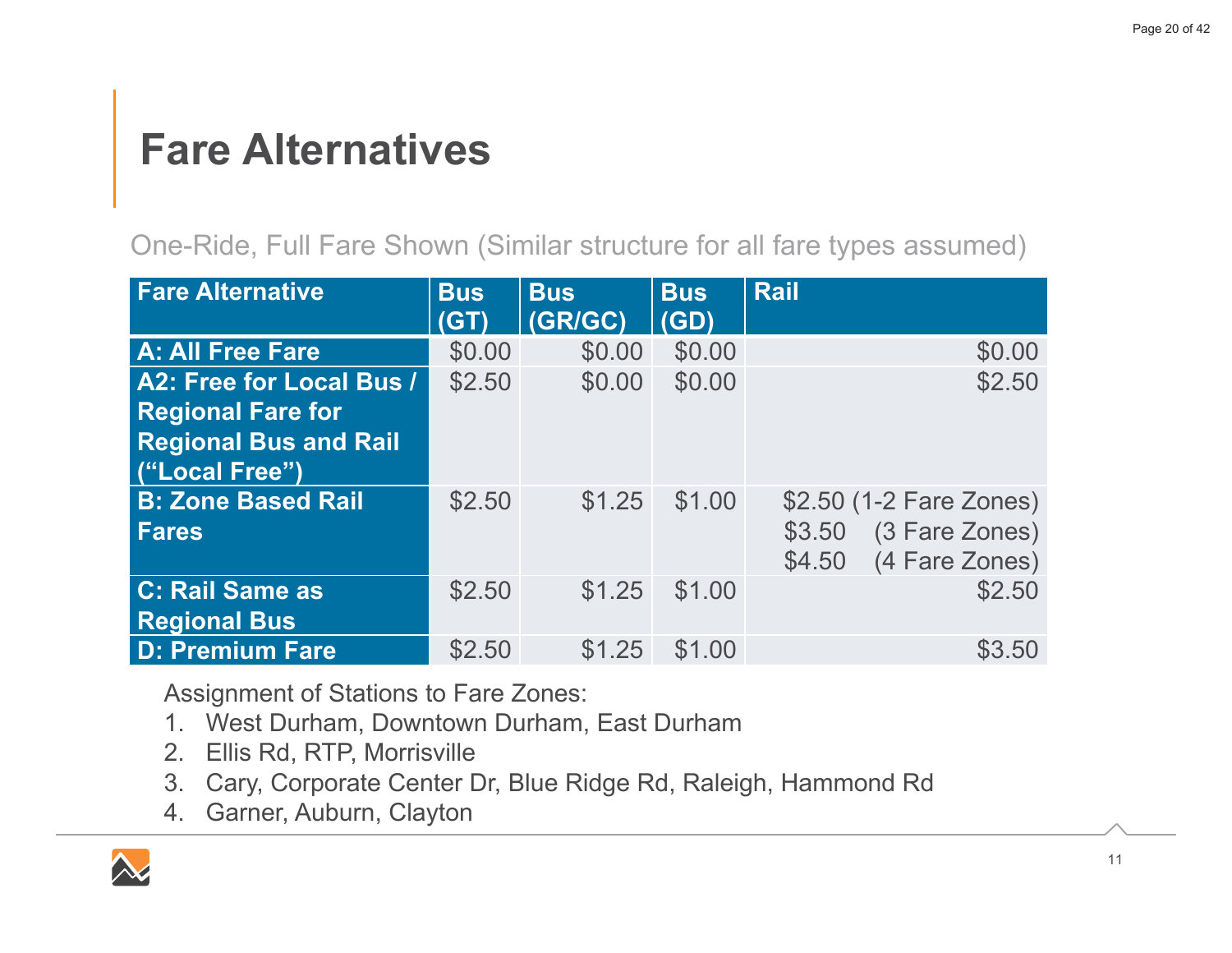## **Note on Ridership Model Outputs**

The following slides contain direct ridership model outputs that have not been rounded. Overall estimates should be rounded to the nearest 1,000. Station-level estimates are included for reference only at this time

The unrounded outputs are presented here to allow for relative comparisons between service scenarios and relative comparisons of station level activity to overall ridership.

All ridership forecasts are subject to change with additional refinements to the model itself, inputs such as socio-economic data, and assumptions such as should. These estimates are preliminary and would continue to be refined should the project move forward.

\*This note was written by GoTriangle staff.

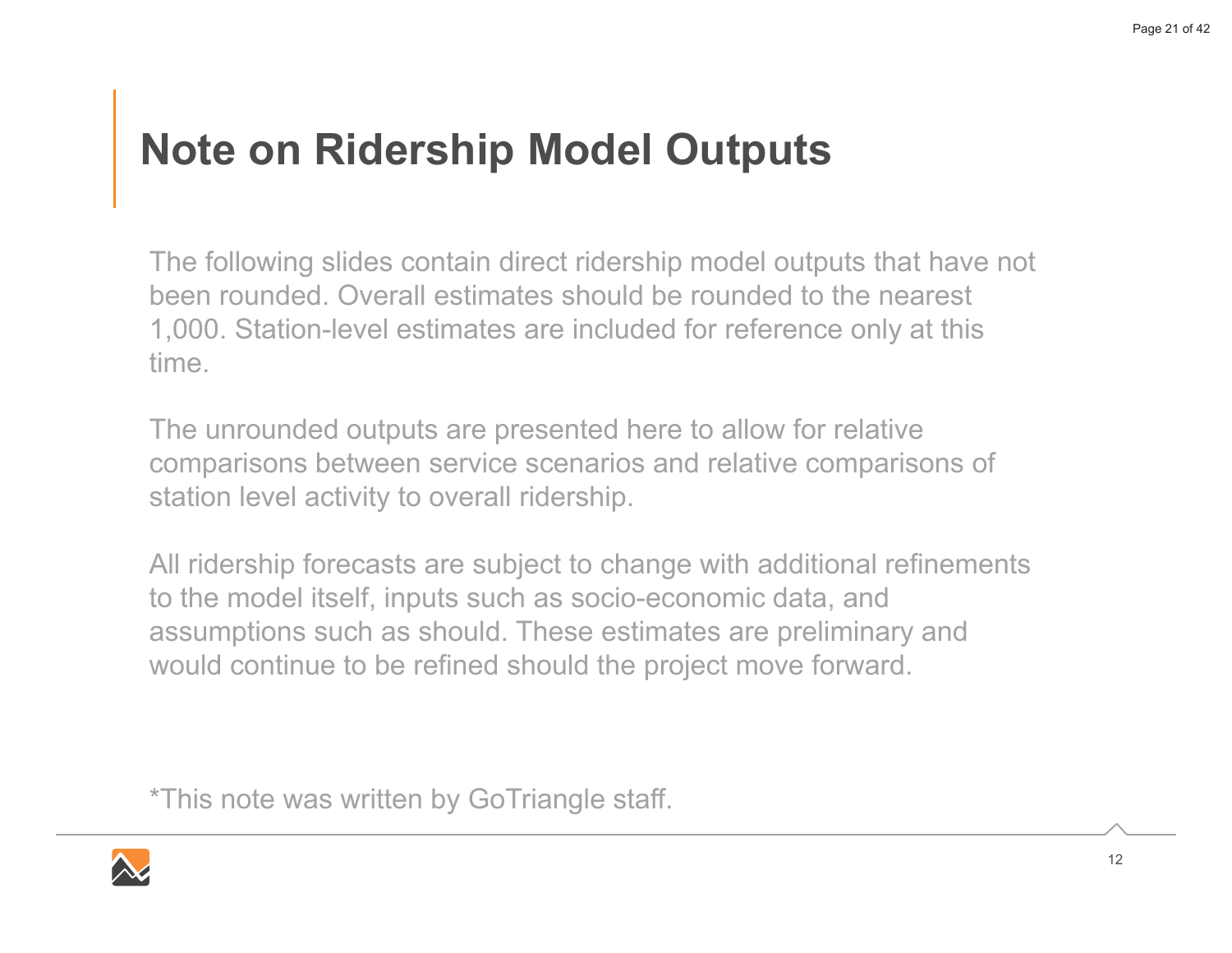## **Daily Commuter Rail Ridership**

|                                                                                                                                                                                                                                                                                                                 | <b>WC 8282</b> | <b>WA 8282</b>                                | <b>WA 30/60</b> | <b>WA 60/60</b> |
|-----------------------------------------------------------------------------------------------------------------------------------------------------------------------------------------------------------------------------------------------------------------------------------------------------------------|----------------|-----------------------------------------------|-----------------|-----------------|
| 2018                                                                                                                                                                                                                                                                                                            |                |                                               |                 |                 |
| Phase I (Published/STOPS v2.50)                                                                                                                                                                                                                                                                                 | 6,648*         |                                               |                 |                 |
| Phase 2 (STOPS v2.51)<br>Fare Recommendation A (All Free)<br>Fare Recommendation A2 (Local Free)<br>$\overline{\phantom{a}}$<br>Fare Recommendation B (Zone)<br>$\overline{\phantom{a}}$<br>Fare Recommend. C (Reg. Bus)<br>$\overline{\phantom{a}}$<br>Fare Recommend. D (Premium)<br>$\overline{\phantom{a}}$ | 3,982          | 6,046<br>3,748<br>3,762<br>3,958<br>3,252     | 4,825           | 4,135           |
| 2040                                                                                                                                                                                                                                                                                                            |                |                                               |                 |                 |
| Phase I (Published/STOPS v2.50)                                                                                                                                                                                                                                                                                 | $11,785*$      |                                               |                 |                 |
| Phase 2 (STOPS v2.51)<br>Fare Recommendation A (All Free)<br>$\overline{\phantom{a}}$<br>Fare Recommendation A2 (Local Free)<br>$\overline{\phantom{a}}$<br>Fare Recommendation B (Zone)<br>$\overline{\phantom{a}}$<br>Fare Recommend. C (Reg. Bus)<br>$\overline{\phantom{a}}$<br>Fare Recommend. D (Premium) | 11,818         | 18,028<br>11,353<br>11,517<br>12,033<br>9,976 | 14,107          | 12,246          |

\* In Phase I, all trains served Clayton

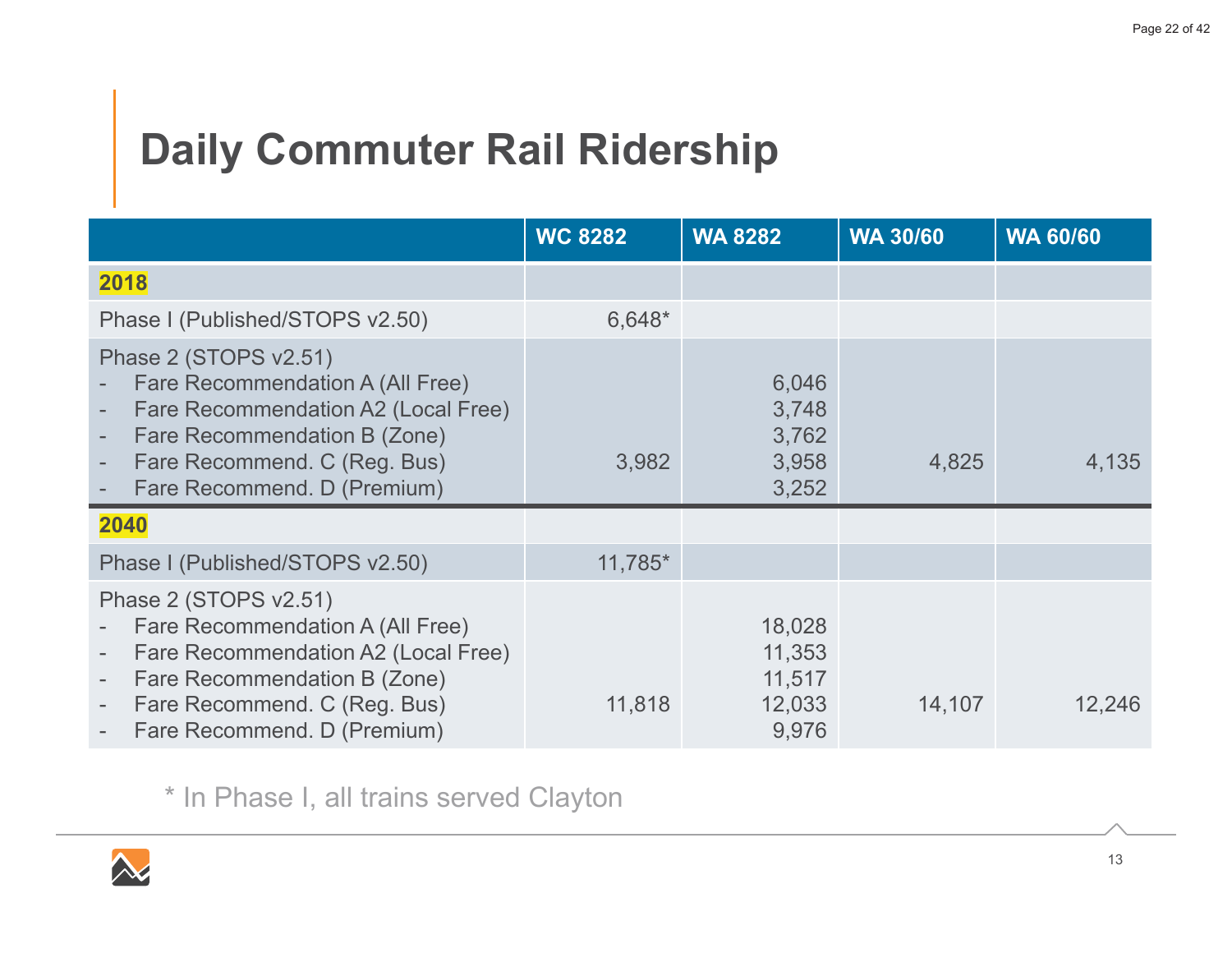## **Daily 2040 Station Boardings by Alternative** (Base Fare)

| <b>Station</b>         | <b>WC 8282</b> | <b>WA 8282</b> | <b>WA 30/60</b> | <b>WA 60/60</b> |
|------------------------|----------------|----------------|-----------------|-----------------|
| <b>West Durham</b>     | 1,317          | 1,316          | 1,427           | 1,199           |
| <b>Downtown Durham</b> | 826            | 826            | 1,417           | 1,324           |
| <b>East Durham</b>     | 296            | 297            | 406             | 372             |
| <b>Ellis Road</b>      | 697            | 689            | 849             | 790             |
| <b>RTP</b>             | 521            | 517            | 728             | 648             |
| <b>Morrisville</b>     | 121            | 122            | 215             | 164             |
| <b>Downtown Cary</b>   | 605            | 605            | 658             | 547             |
| <b>Corp Center Dr</b>  | 213            | 214            | 251             | 211             |
| <b>Blue Ridge Road</b> | 570            | 540            | 651             | 514             |
| <b>NCSU</b>            | 856            | 849            | 1,158           | 1,000           |
| Raleigh                | 2,799          | 2,992          | 3,236           | 2,801           |
| Hammond                | 474            | 466            | 546             | 475             |
| Garner                 | 386            | 365            | 392             | 318             |
| <b>Auburn</b>          | 1,056          | 2,237          | 2,173           | 1,884           |
| <b>East Clayton</b>    | 1,081          |                |                 |                 |
| <b>Total</b>           | 11,818         | 12,035         | 14,107          | 12,247          |

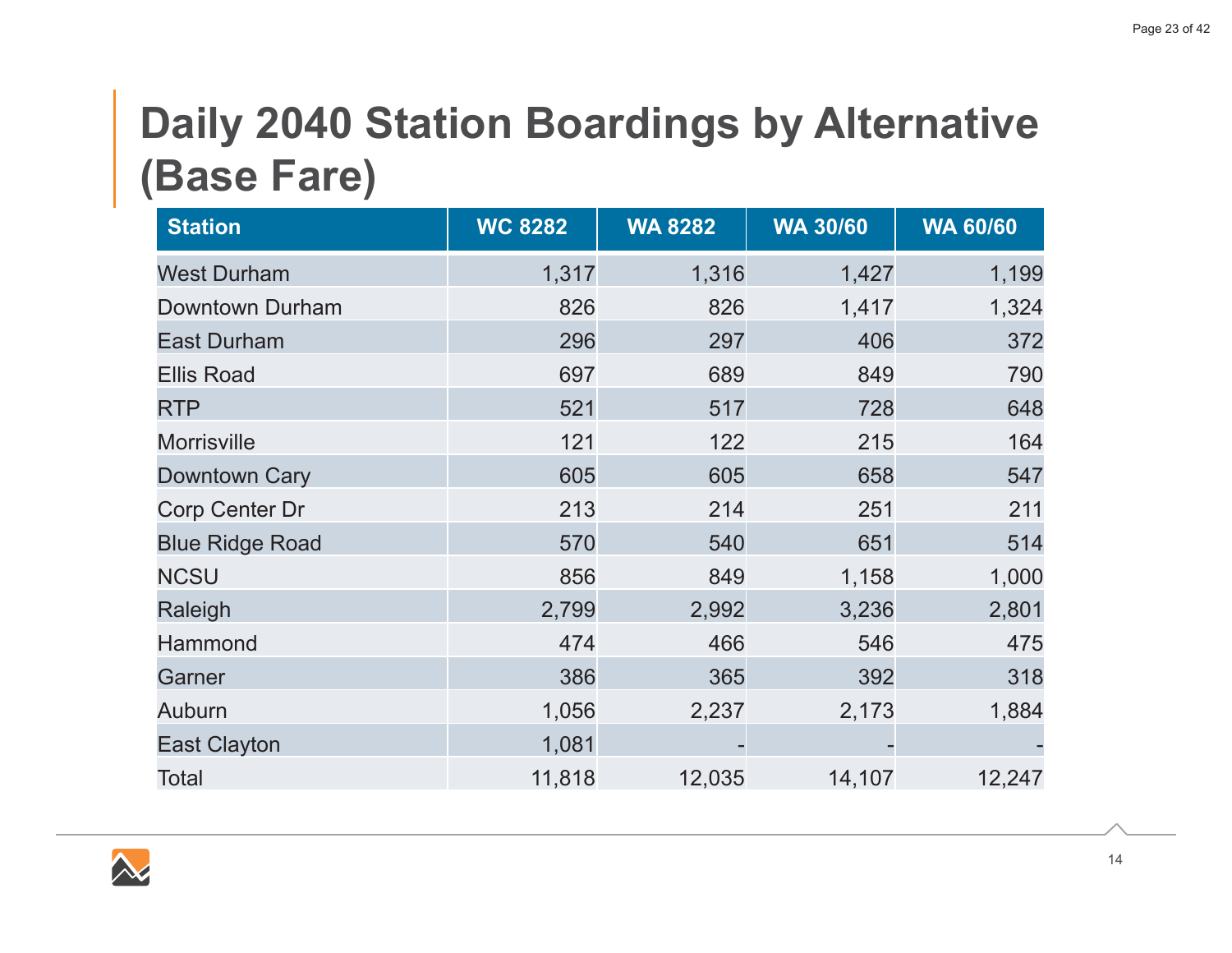### **2040 WA 8282-Base Fare Daily Commuter Rail Trips Station Group-to-Station Group Flows**

|                | Non-Home Trip End |            |                          |         |         |            |                              |                |        |
|----------------|-------------------|------------|--------------------------|---------|---------|------------|------------------------------|----------------|--------|
| Home Trip End  | <b>WDU</b>        | <b>DDU</b> | EDU-ELI                  | RTP-MOR | DCA-BRR | <b>NCS</b> | <b>RAL</b>                   | <b>HAM-ECL</b> | Total  |
| <b>WDU</b>     | ٠                 | 28         | 49                       | 17      | 367     | 150        | 12                           |                | 623    |
| DDU            | 35                | ٠          | 49                       | 68      | 125     | 381        | 170                          |                | 828    |
| <b>EDU-ELI</b> | 94                | 51         | 2                        | 28      | 30      | 361        | 972                          | 14             | 1,552  |
| <b>RTP-MOR</b> | 63                | 195        | 15                       | ⇁       | 11      | 203        | 308                          | 10             | 812    |
| <b>DCA-BRR</b> | 764               | 334        | 33                       | 136     | 37      | 73         | 226                          | 27             | 1,630  |
| <b>NCS</b>     | 16                | 46         | $\overline{\phantom{0}}$ | 28      | 9       | ٠          | 10                           |                | 109    |
| RAL            | 327               | 110        | 128                      | 51      | 62      | 5          | $\qquad \qquad \blacksquare$ | 28             | 711    |
| <b>HAM-ECL</b> | 715               | 60         | 146                      | 130     | 445     | 415        | 3,573                        | 284            | 5,768  |
| Total          | 2,014             | 824        | 422                      | 465     | 1,086   | 1,588      | 5,271                        | 363            | 12,033 |

### Station - Group Definitions

| <b>Station</b>     | Group          | <b>Station</b>         | Group          |
|--------------------|----------------|------------------------|----------------|
| <b>West Durham</b> | <b>WDU</b>     | <b>Blue Ridge Road</b> | <b>DCA-BRR</b> |
| Downtown Durham    | <b>DDU</b>     | <b>NCSU</b>            | <b>NCS</b>     |
| East Durham        | EDU-ELI        | Raliegh                | RAL            |
| <b>Ellis Road</b>  | EDU-ELI        | Hammond                | <b>HAM-ECL</b> |
| <b>RTP</b>         | RTP-MOR Garner |                        | <b>HAM-ECL</b> |
| Morrisville        | RTP-MOR Auburn |                        | HAM-ECL        |
| Downtown Cary      | DCA-BRR        | East Clayton           | <b>HAM-ECL</b> |
| Corp. Center Drive | DCA-BRR        |                        |                |

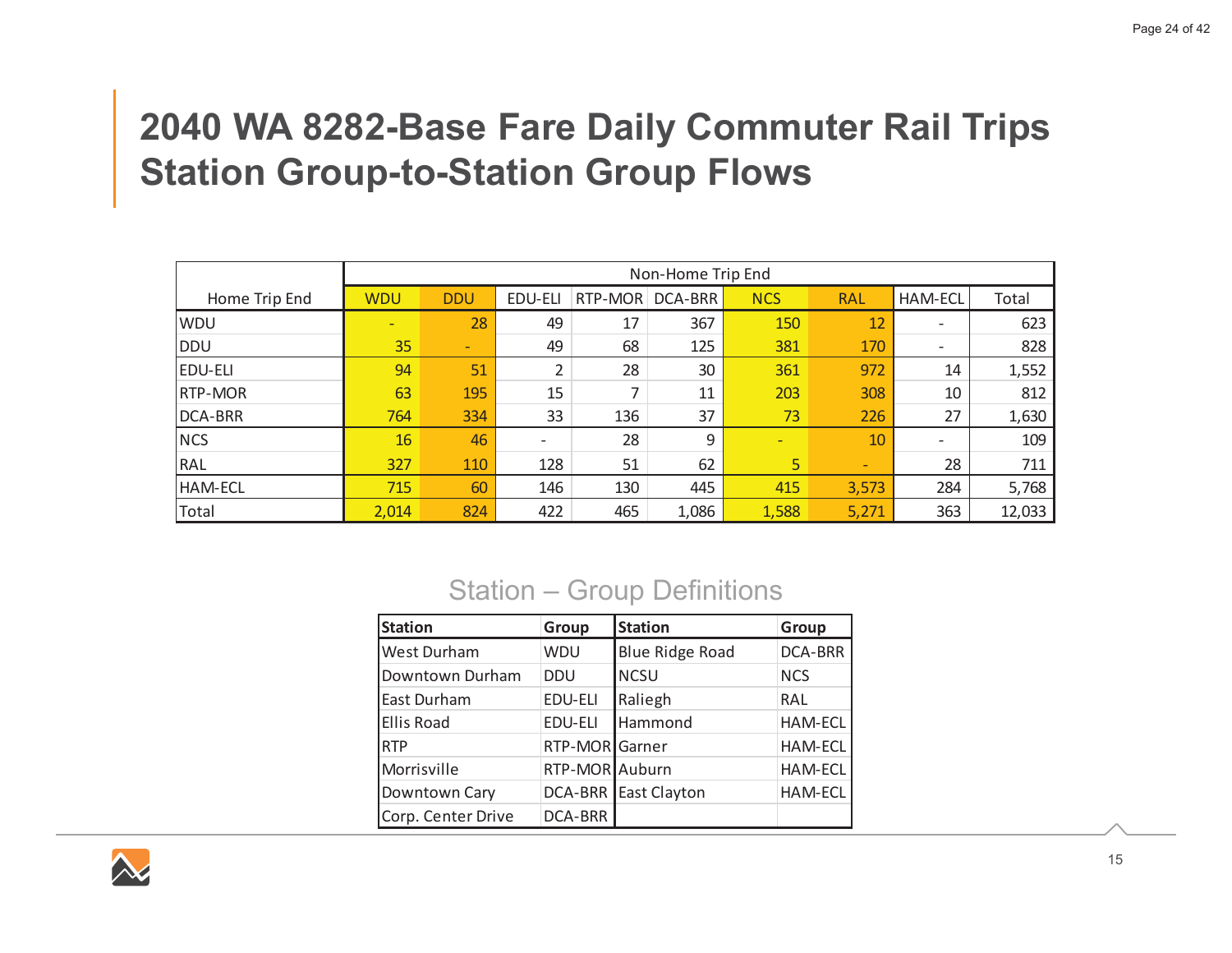

### **MEMORANDUM**

Connecting all points of the Triangle

- **TO:** GoTriangle Planning and Legislative Committee
- **FROM:** Planning and Capital Development
- **DATE:** May 12, 2022

**SUBJECT: Demographic Analysis for Greater Triangle Commuter Rail (GTCR) Study**

#### **Strategic Objective or Initiative Supported**

**1.2 Pursue service improvements and expansion opportunities**

#### **Action Requested**

**None**

#### **Background and Purpose**

**The consultant will deliver a presentation on the demographic analysis completed for the Greater Triangle Commuter Rail study. The presentation will describe the methodology and assumptions included in the analysis and share results. This analysis was prepared for the "base case" 8-2-8-2 West Durham to Auburn Service Scenario and the 30/60 West Durham to Auburn Scenario. Please refer to the ridership forecast agenda item for additional description of these scenarios. This analysis was completed as a part of the study's effort to develop information to better understand the non-monetary costs and benefits associated with the Greater Triangle Commuter Rail project to support informed decision making. This specific analysis is in response to interest from public engagement as well as project stakeholders to better understand the demographic makeup of the communities that might benefit from an investment in rail.**

**Using standard outputs from the Federal Transit Administration's Simplified Trips on Project Software (STOPS) with demographic information obtained from the 5-year 2015-2019 American Community Survey, the consultant was able to produce a demographic analysis of the race and ethnicity and the household income of communities where rail trips originate. This information is stratified by household vehicle ownership, which is the only demographic factor produced by STOPS, and is the single largest factor linked to transit use.** 

#### **Financial Impact**

**None**



PO Box 13787 Research Triangle Park, NC 27709 P: 919.485.7510 | F: 919.485.7547

www.gotriangle.org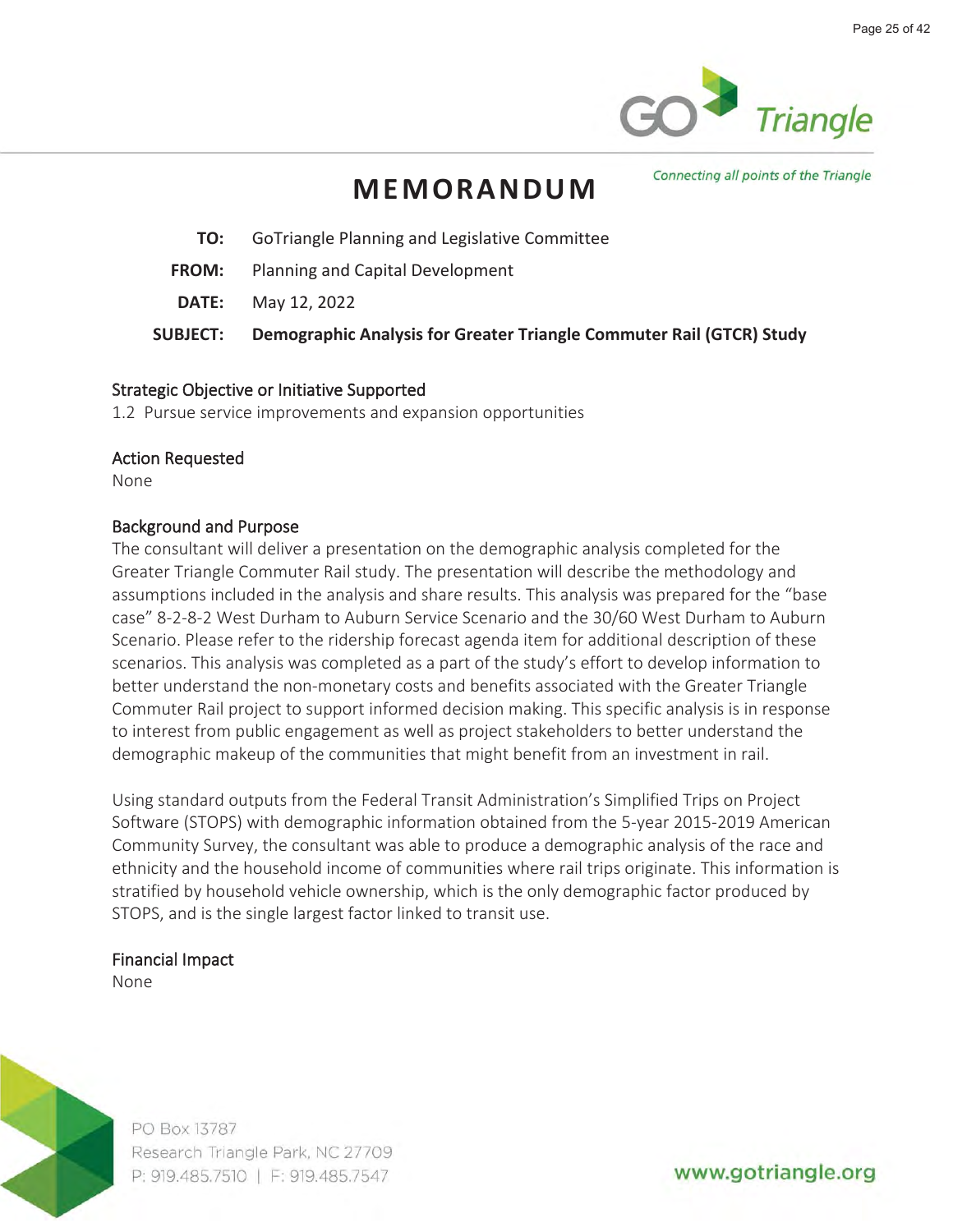### **Attachments**

• **Draft Presentation (Pending)**

#### **Staff Contacts**

- **Jay Heikes, Senior Transportation Planner, 919-314-8741, jheikes@gotriangle.rog**
- **Katharine Eggleston, CDO, 919-485-7564, keggleston@gotriangle.org**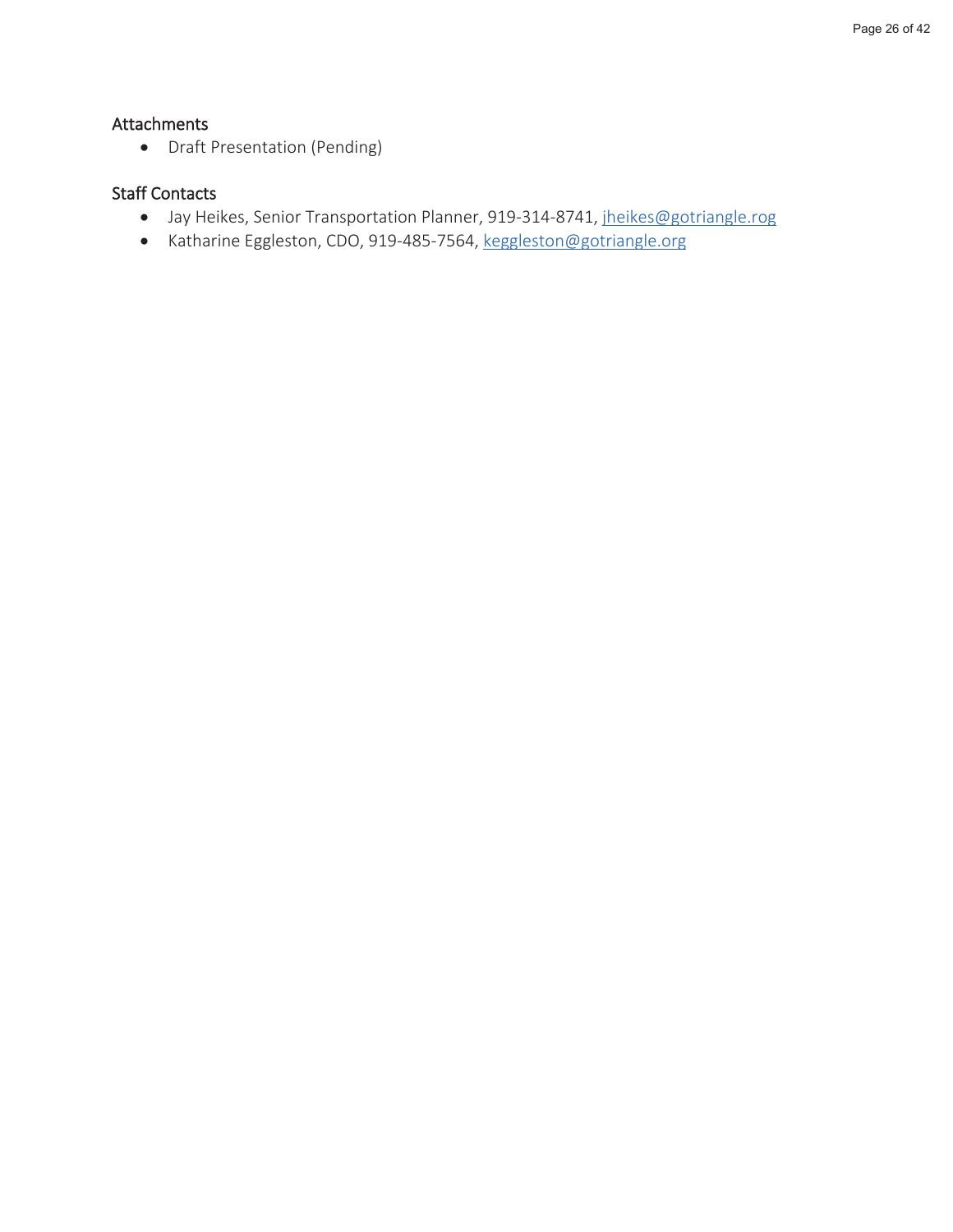



**Demographic Analysis of Trip Production Zones** 

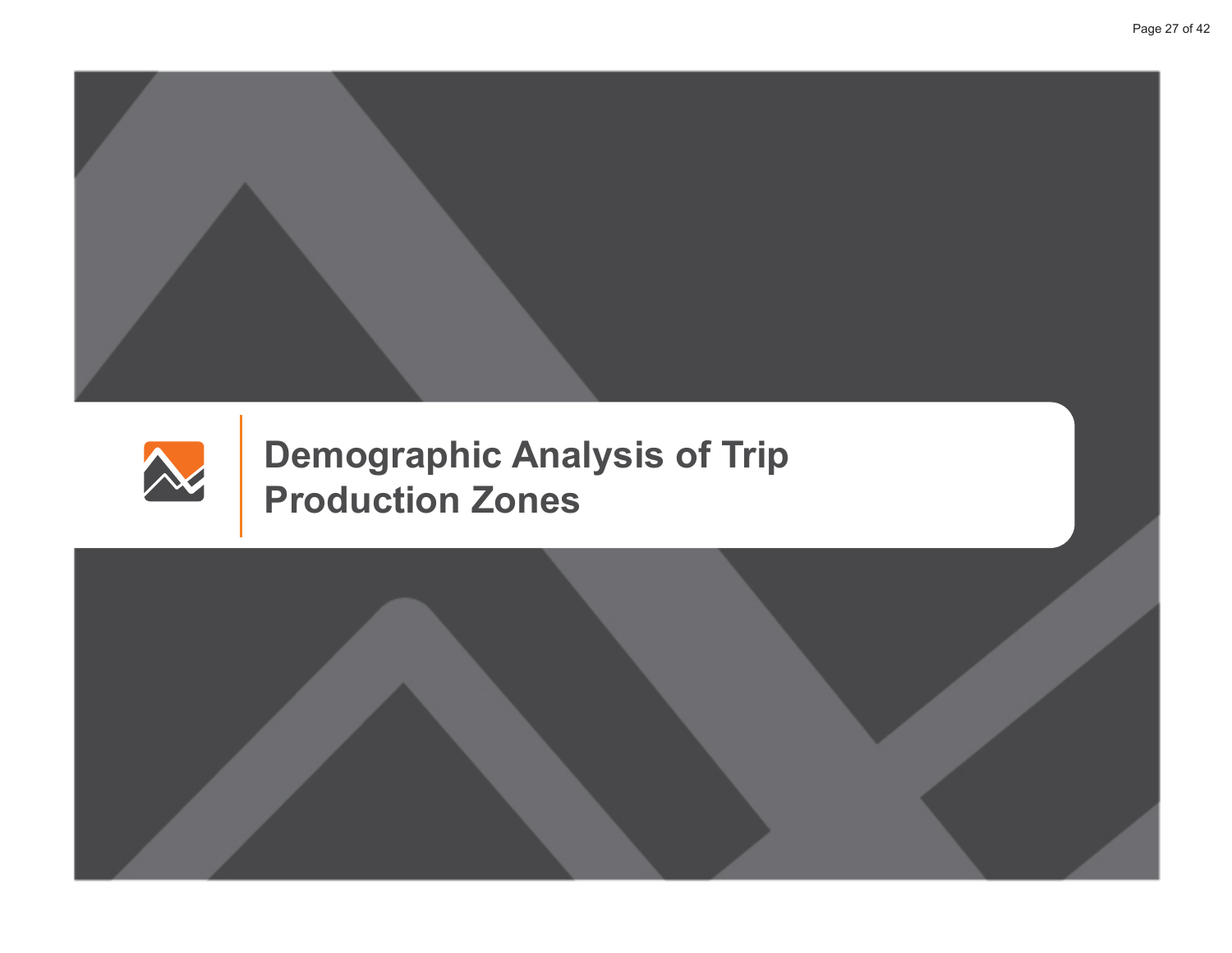### **Methodology**

- The FTA STOPS model is used to develop ridership forecasts for the project
- $\bullet$  The ridership output includes a breakdown by household vehicle ownership, the factor most closely linked to household transit use
- Commuter Rail trips were linked with Census estimates\* for race/ethnicity and income, based on home location
- The result is the percent of Commuter Rail trips by race/ethnicity and income level

\*2015 - 2019 5-year American Community Survey, Public Use Microdata Areas

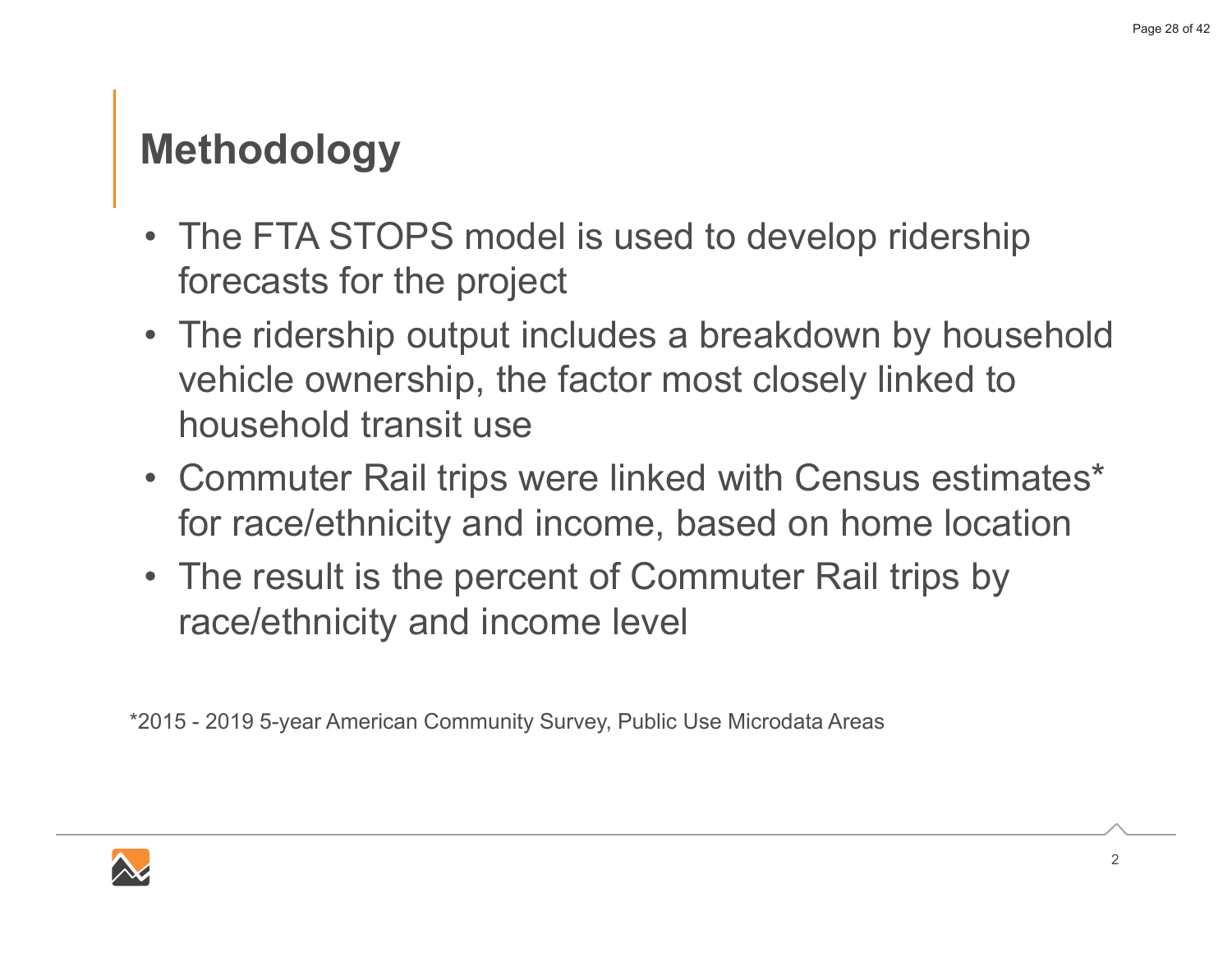### **Notes and Assumptions**

- This analysis is not a forecast of the demographics of <u>future</u> Commuter Rail riders
- This is a description of the <u>current</u> demographics of the home Iocations of forecast trips on the Commuter Rail
- $\bullet~$  The data is stratified by vehicle ownership and geographic area
- Commuter Rail riders from a particular geography are assumed to have consistent demographics with that area
- $\bullet$  The demographics of a geographic area are assumed to remain constant into the future, consistent with the 2050 MTP
- $\bullet$  The analysis assumes that transit/rail use among demographic groups is correlated with household vehicle ownership

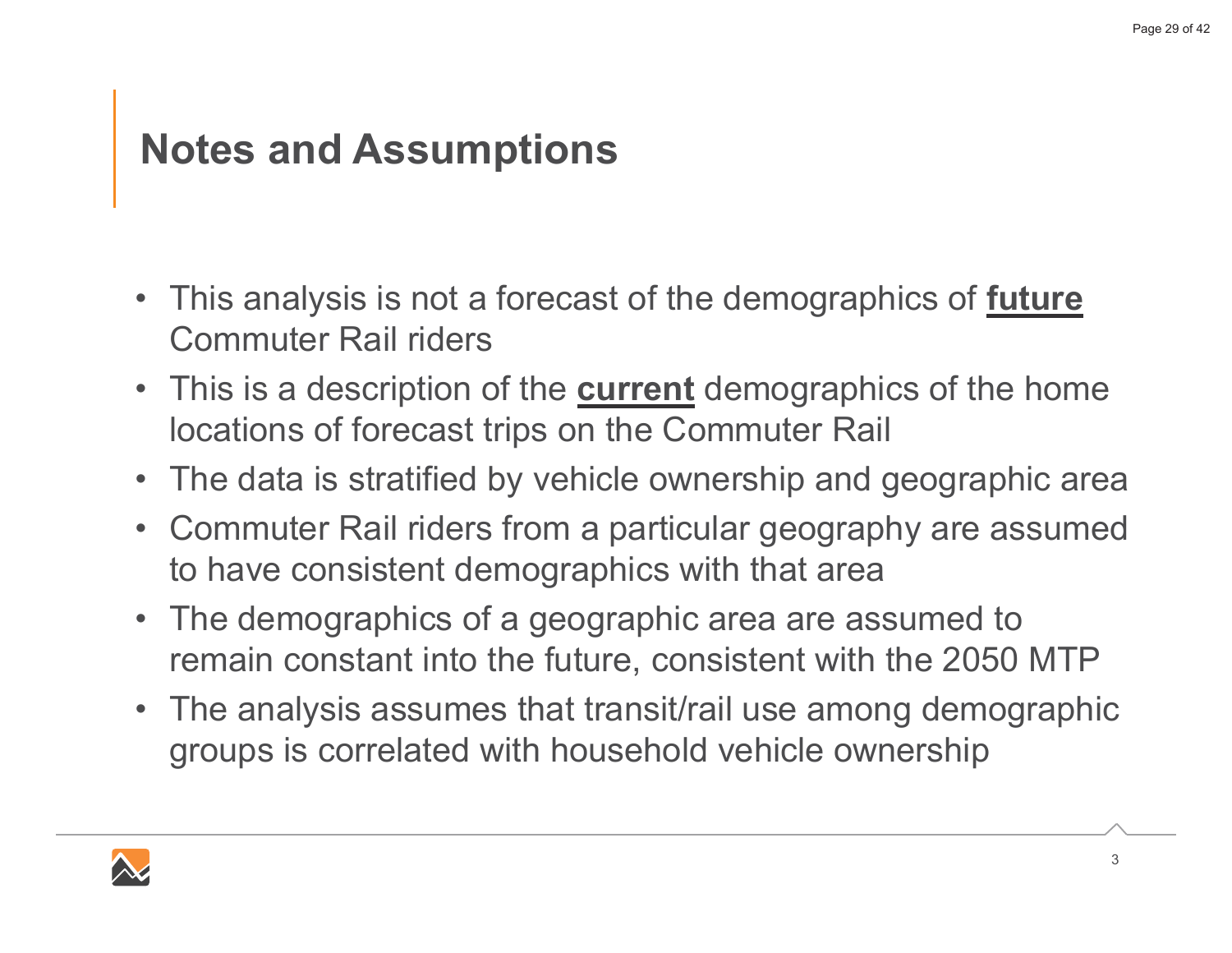## **Geographic Level-of-Detail**

- Proportion of population by income or race/ethnicity: PUMA<sup>\*</sup> (heavy lines)
- Commuter Rail ridership by production TAZ (gray fill /white lines)

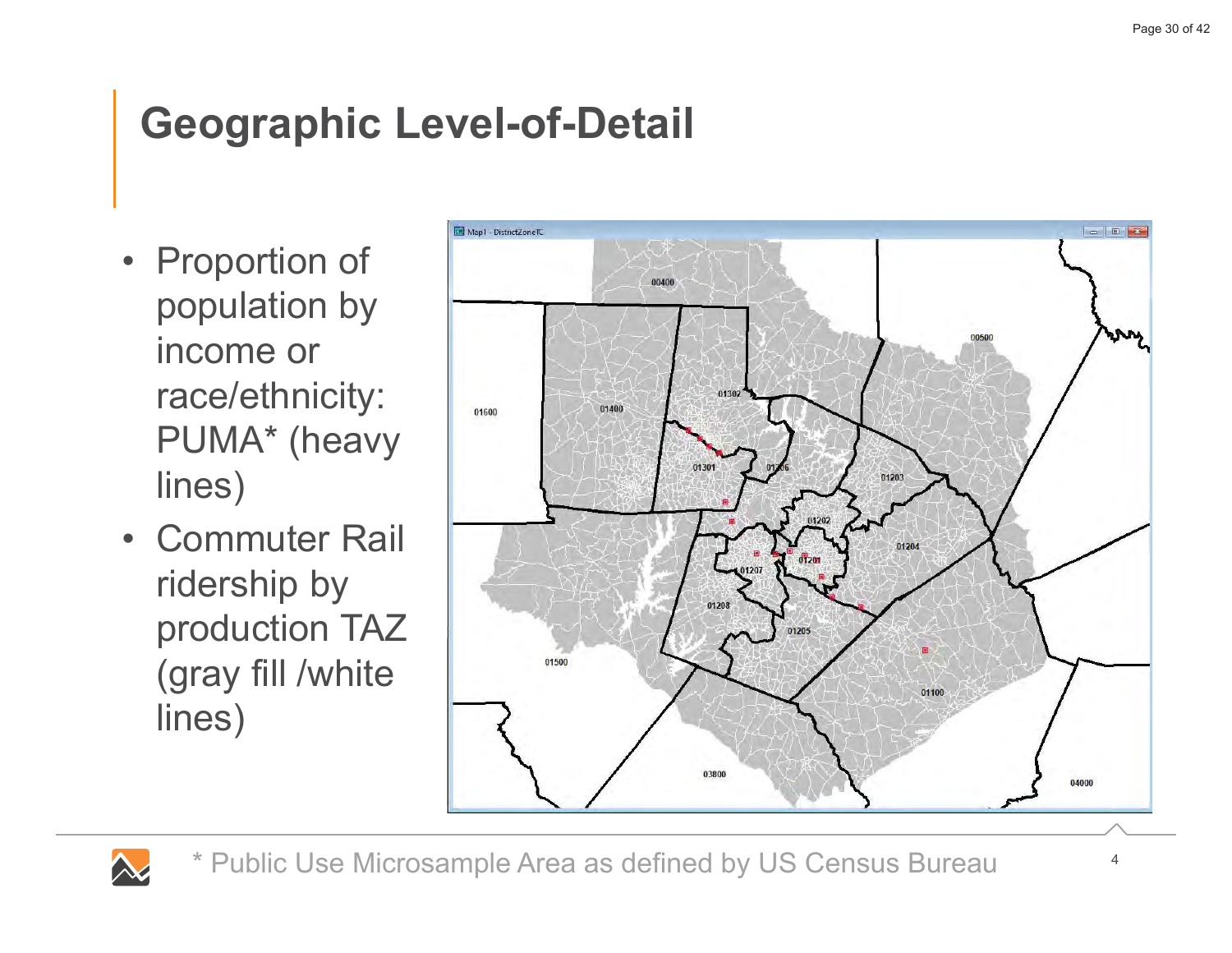### **Household Vehicle Ownership - Triangle**



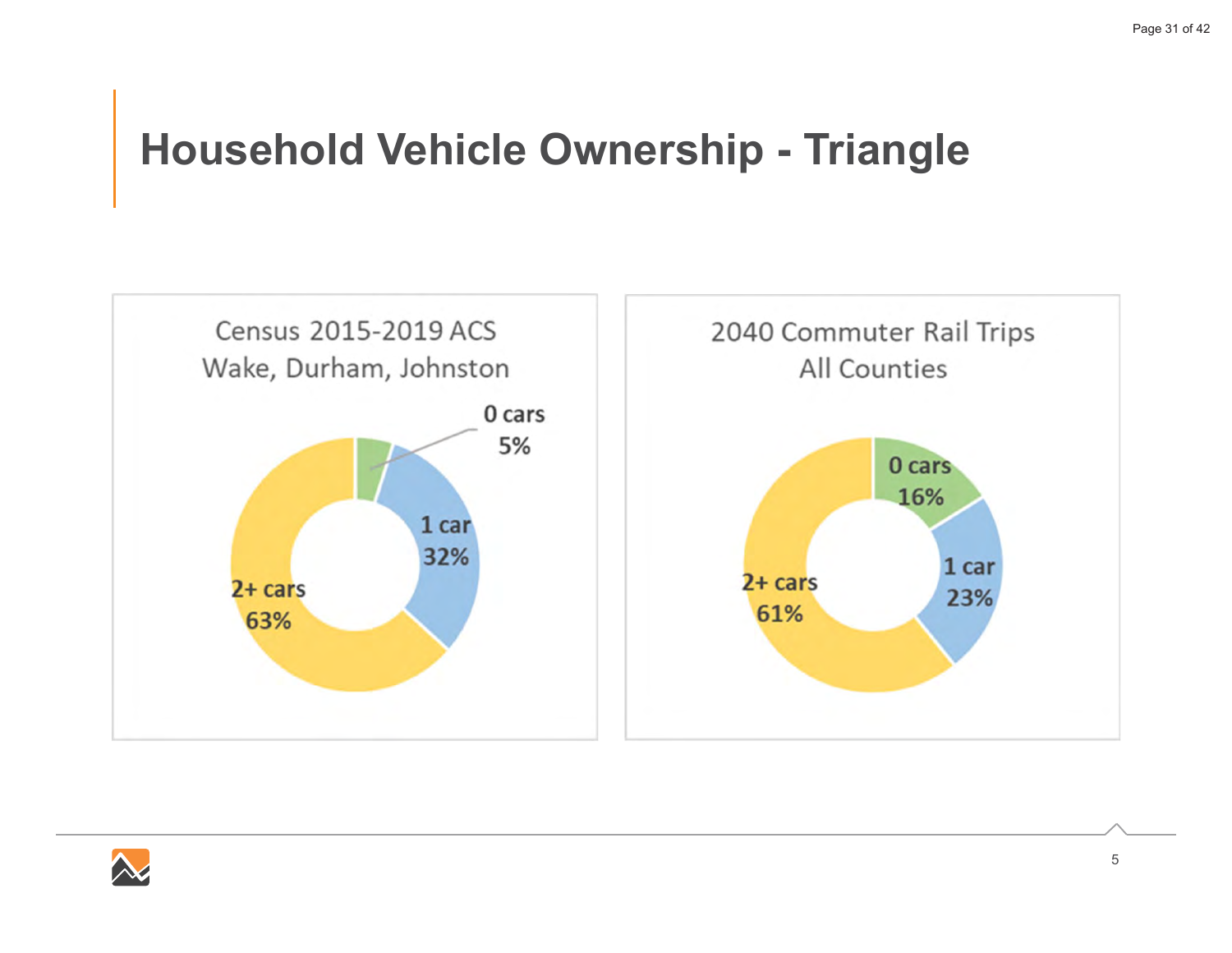### **Household Vehicle Ownership - Wake County**



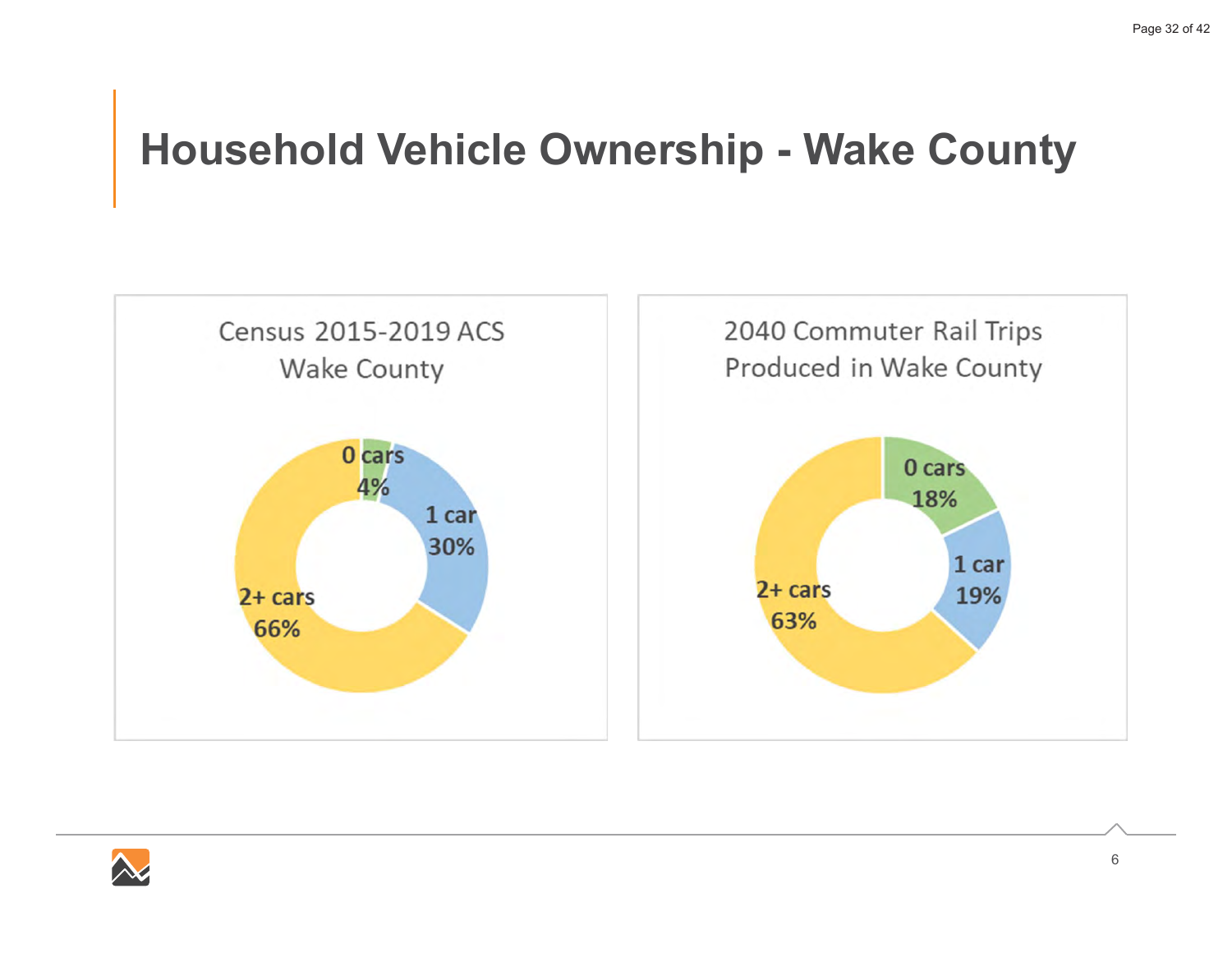### **Household Vehicle Ownership - Durham County**



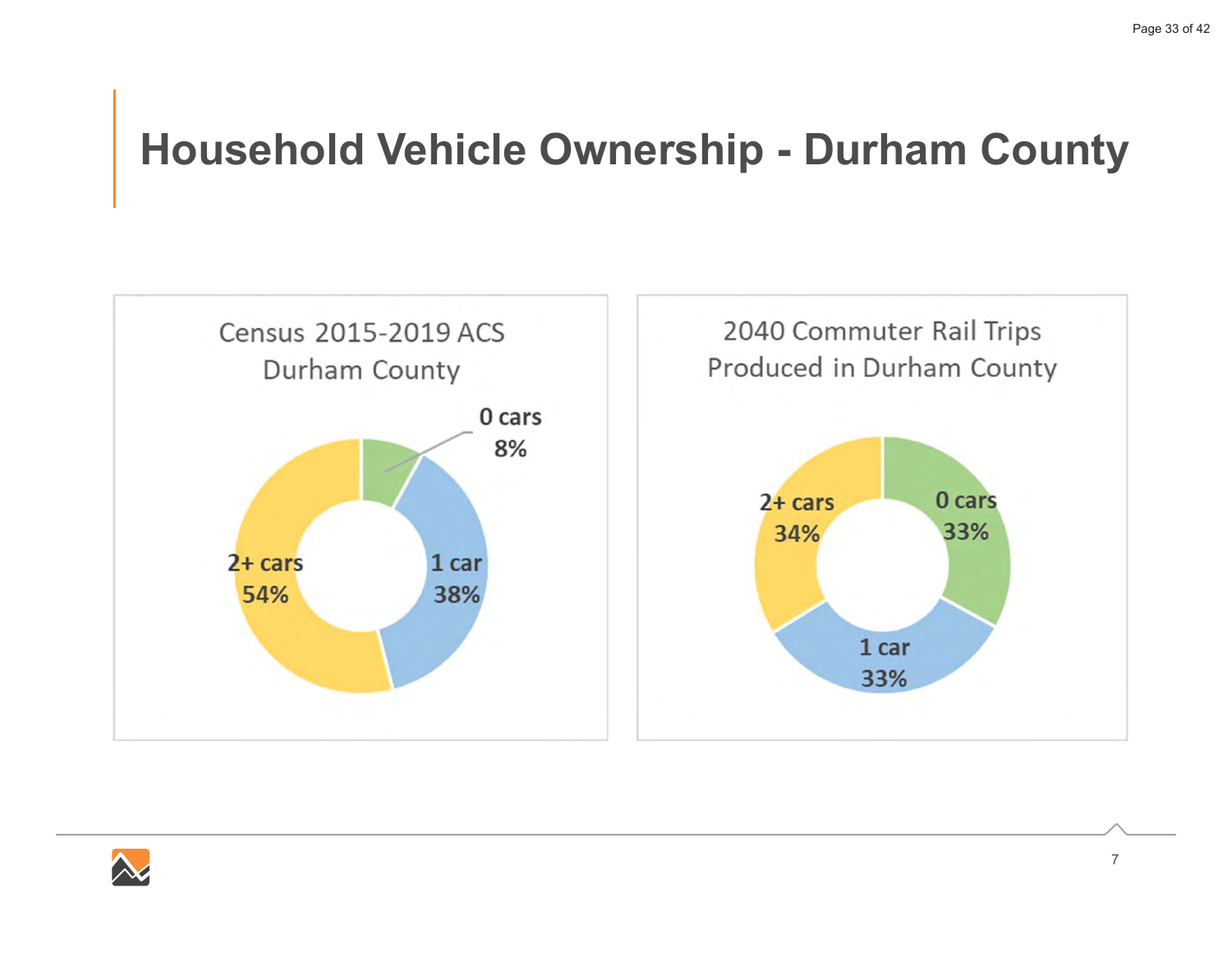### **Race/Ethnicity - Triangle**



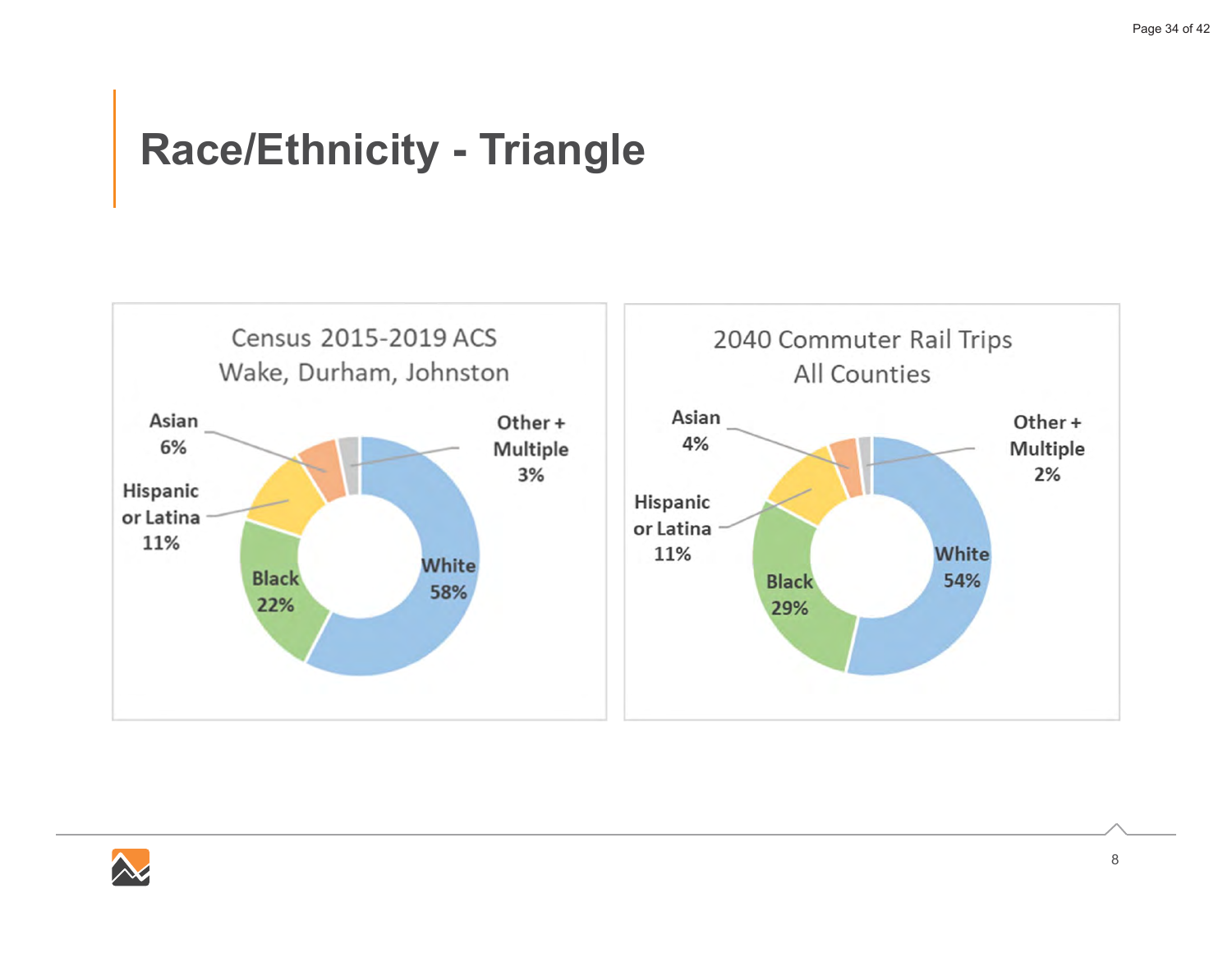### $Race/Ethnicity - Make County$



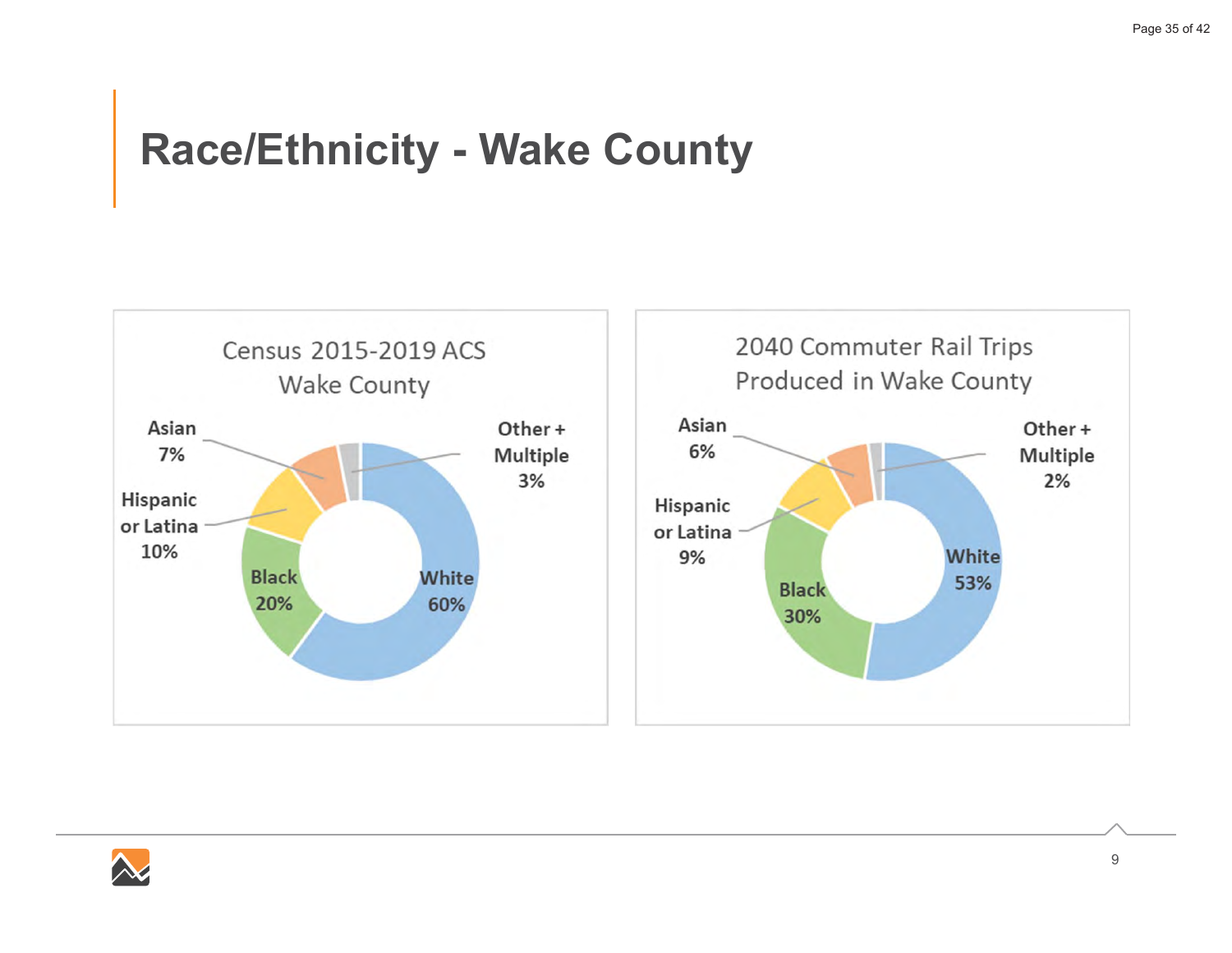### **Race/Ethnicity - Durham County**



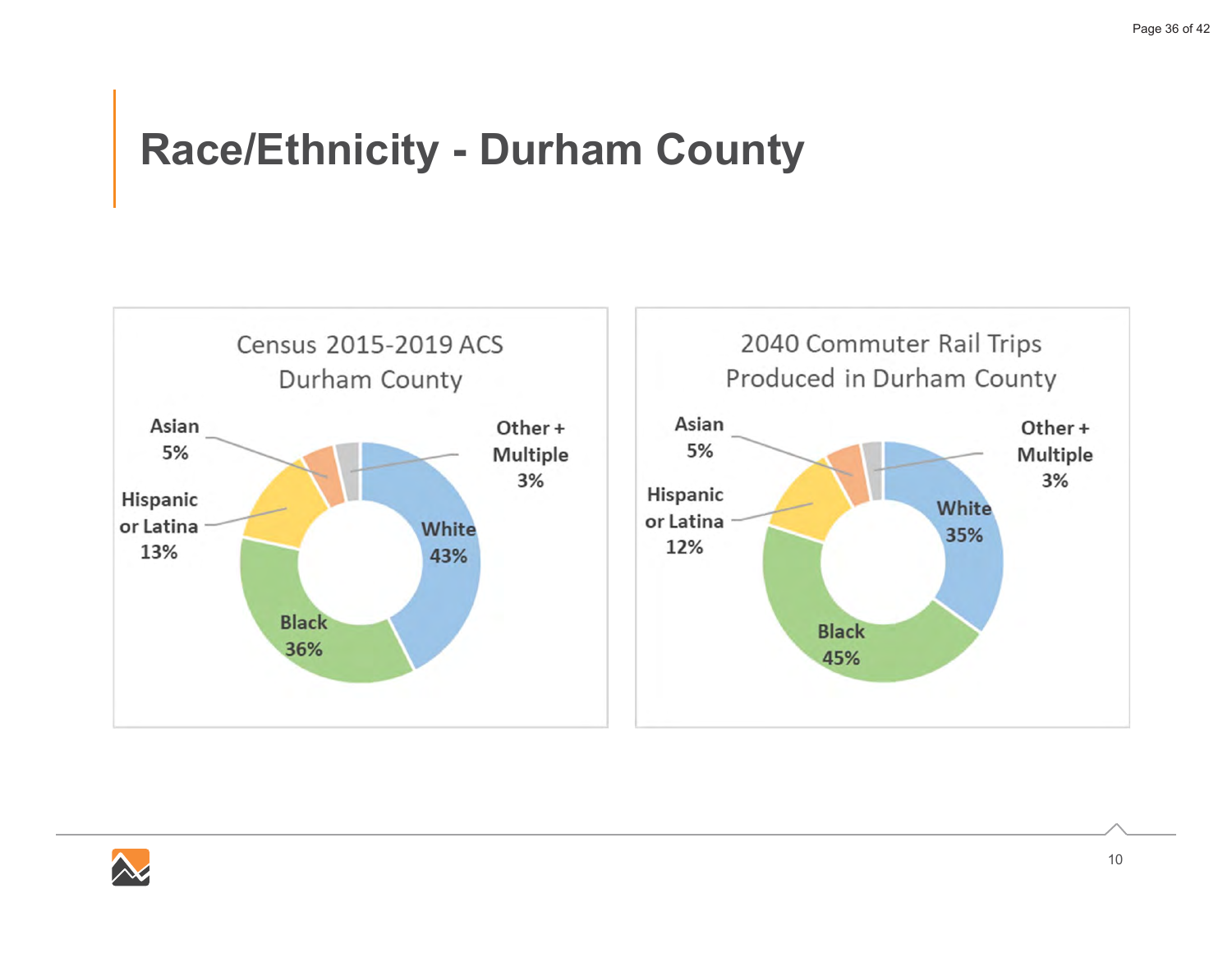### **Household Income - Triangle**



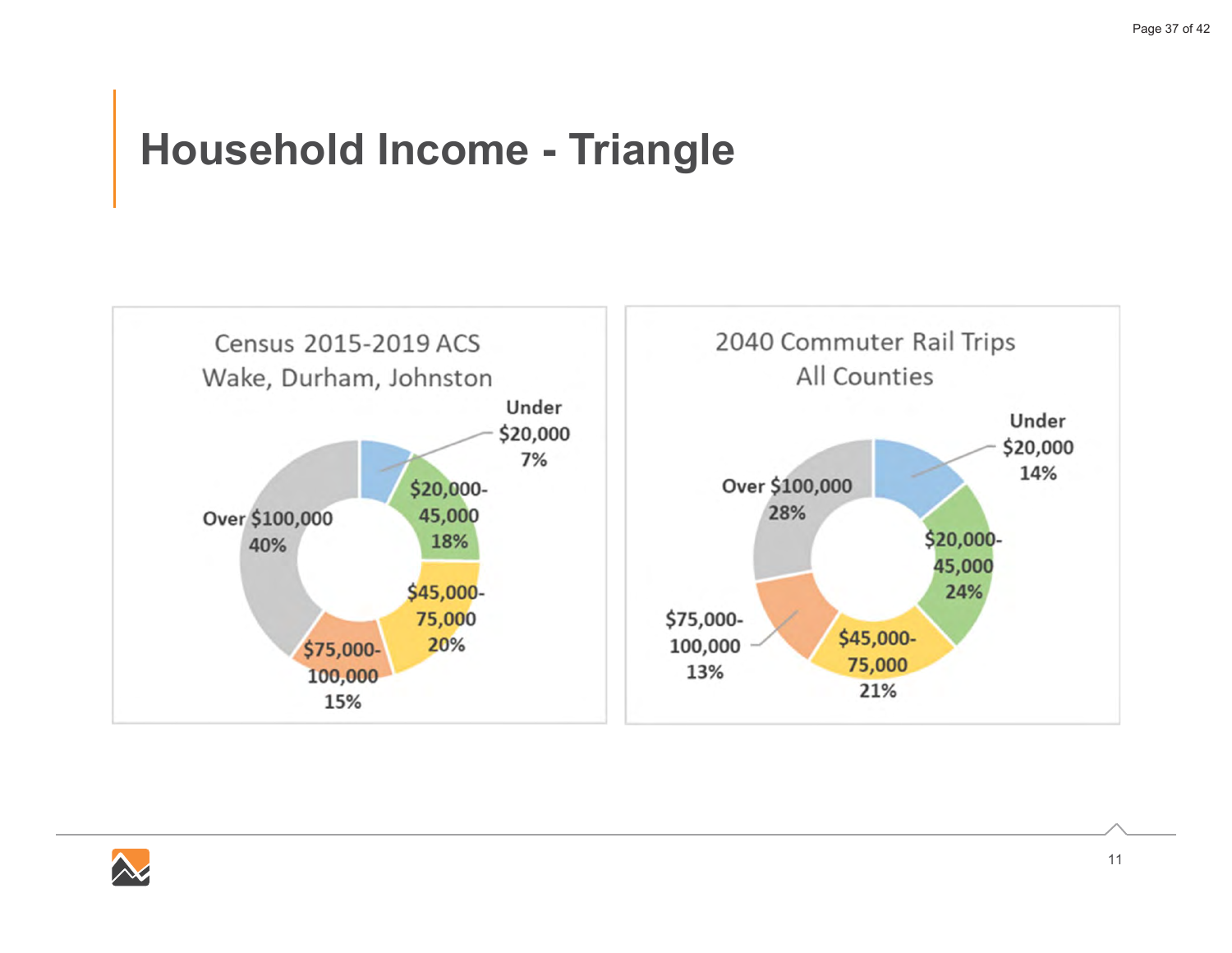### **Household Income - Wake County**



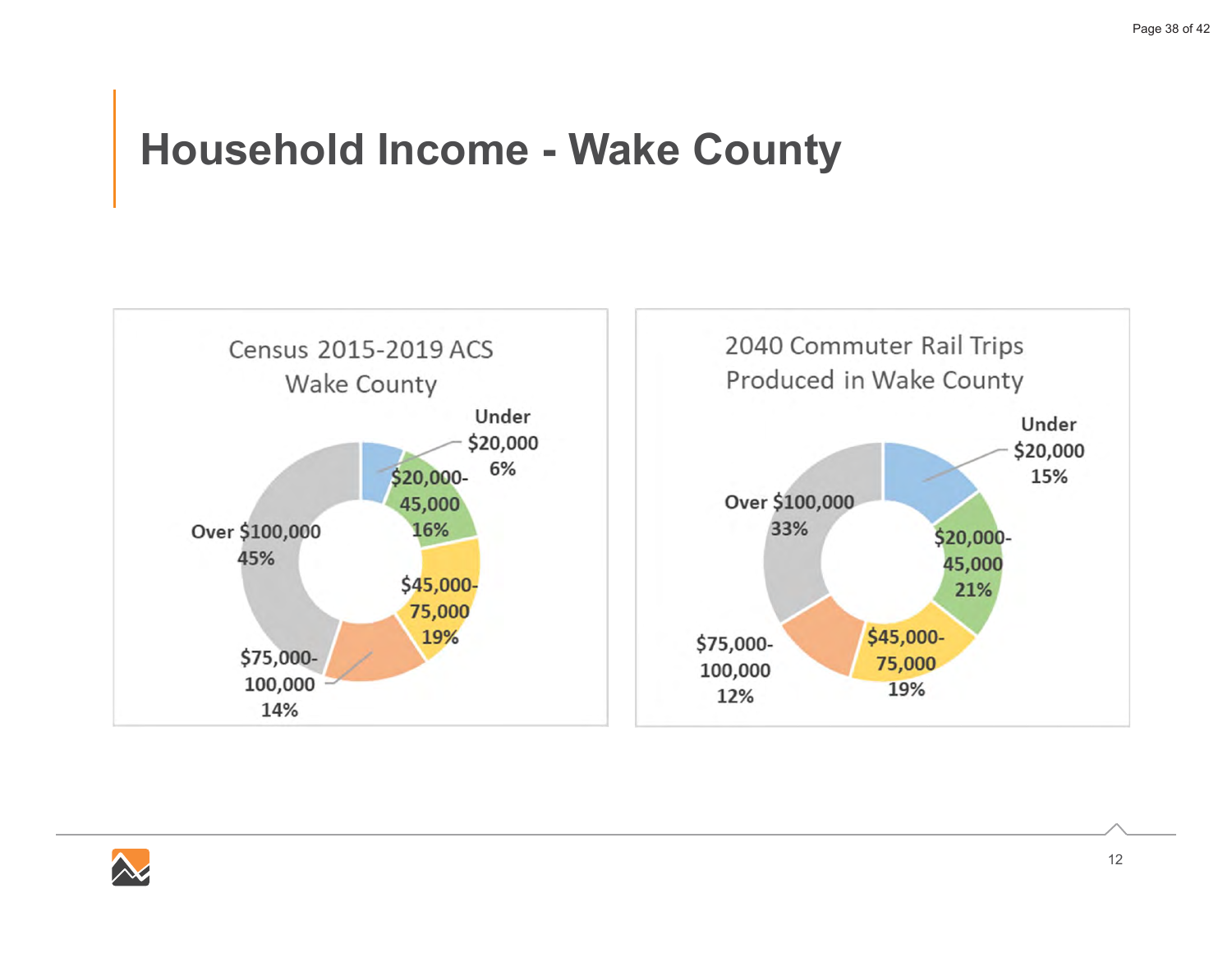### **Household Income - Durham County**



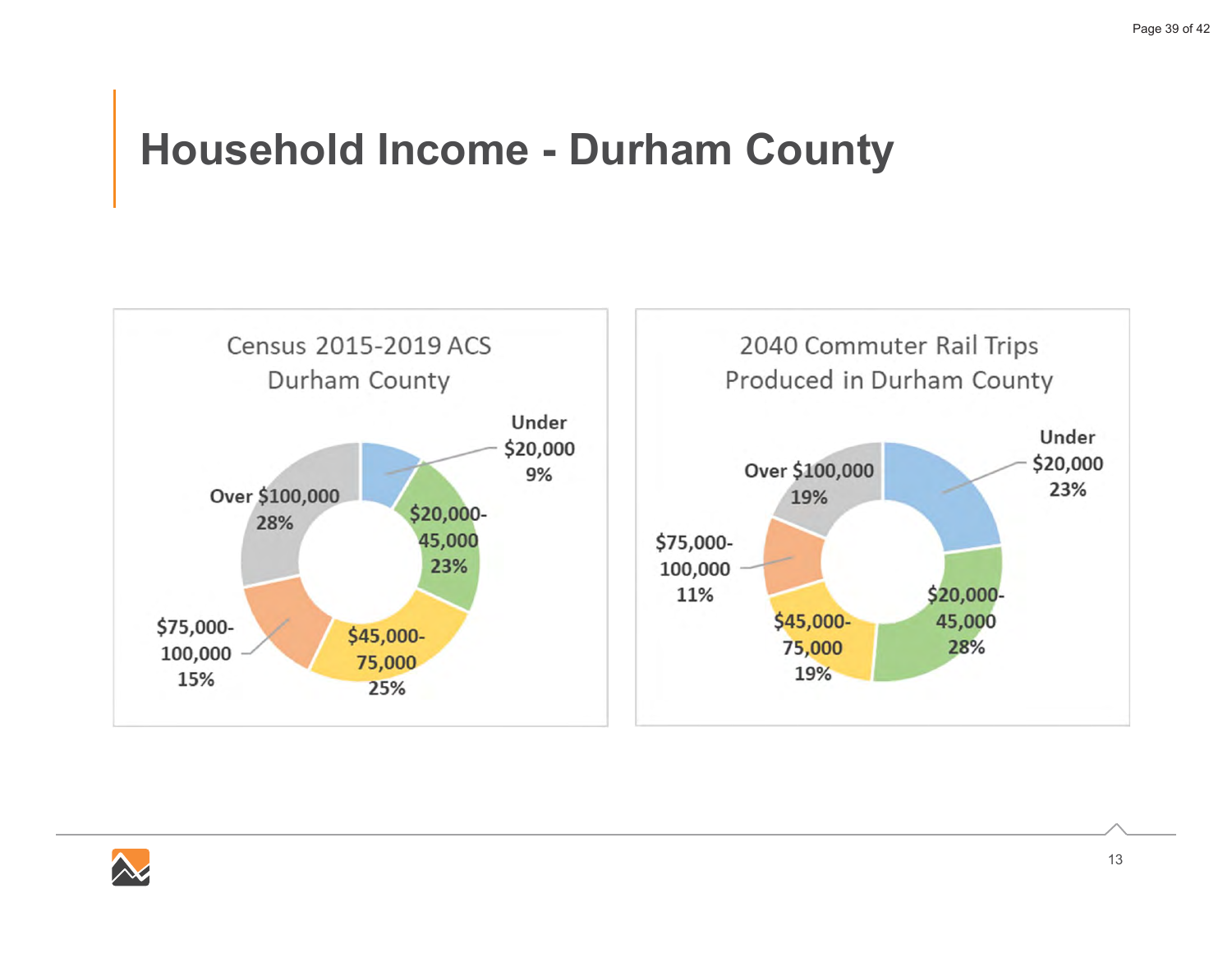### **WA-8282-Base Fare Year 2040 Commuter Rail Trips Stratified by Vehicle Ownership of Production Location**

| Home Location Zero Car   One Car |       |       | <b>Two+</b><br>Car | <b>Total</b> |
|----------------------------------|-------|-------|--------------------|--------------|
| <b>Trips</b>                     |       |       |                    |              |
| Wake Co.                         | 776   | 823   | 2,755              | 4,354        |
| Durham Co.                       | 1,114 | 1,124 | 1,141              | 3,379        |
| Johnston Co.                     | 8     | 778   | 3,254              | 4,042        |
| <b>Other</b>                     | 33    | 70    | 156                | 260          |
| Total                            | 1,931 | 2,795 | 7,307              | 12,033       |
| <b>Percent</b>                   |       |       |                    |              |
| Wake Co.                         | 18%   | 19%   | 63%                | 100%         |
| Durham Co.                       | 33%   | 33%   | 34%                | 100%         |
| Johnston Co.                     | $0\%$ | 19%   | 81%                | 100%         |
| <b>Other</b>                     | 13%   | 27%   | 60%                | 100%         |
| Total                            | 16%   | 23%   | 61%                | 100%         |

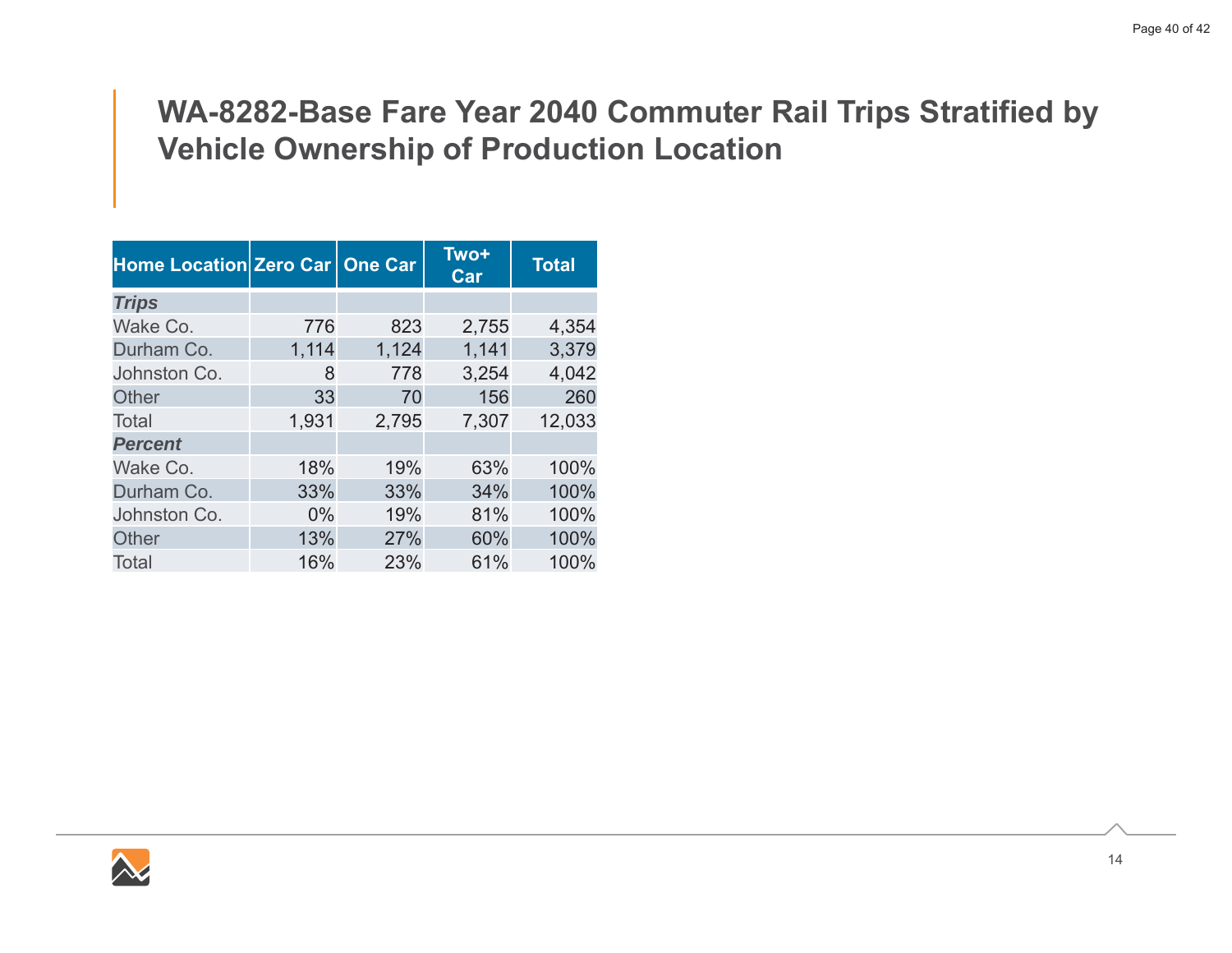### **WA-8282-Base Fare Year 2040 Commuter Rail Trips Stratified by Income or Race/Ethnicity of Production Location**

| <b>Home Location</b> | up to $$$<br>9,999 | \$10,000-<br>14,999 | $$15,000-$<br>\$19,999 | $ $20,000  $30,000-$<br>\$29,999 | \$44,999 | $$45,000-$<br>\$59,999 | \$60,000-<br>\$74,999 | \$99,999 | $$75,000 -   $100,000$<br>& above | <b>Total</b> |
|----------------------|--------------------|---------------------|------------------------|----------------------------------|----------|------------------------|-----------------------|----------|-----------------------------------|--------------|
| <b>Trips</b>         |                    |                     |                        |                                  |          |                        |                       |          |                                   |              |
| Wake Co.             | 273                | 197                 | 159                    | 396                              | 527      | 421                    | 372                   | 516      | 1,492                             | 4,354        |
| Durham Co.           | 291                | 223                 | 235                    | 431                              | 533      | 376                    | 262                   | 375      | 653                               | 3,379        |
| Johnston Co.         | 99                 | 93                  | 111                    | 396                              | 537      | 588                    | 447                   | 598      | 1,172                             | 4,042        |
| <b>Other</b>         | 17                 | 11                  | 11                     | 29                               | 35       | 32                     | 26                    | 34       | 64                                | 258          |
| Total                | 680                | 524                 | 516                    | 1,252                            | 1,632    | 1,417                  | 1,107                 | 1,523    | 3,382                             | 12,033       |
| <b>Percent</b>       |                    |                     |                        |                                  |          |                        |                       |          |                                   |              |
| Wake Co.             | 6%                 | 5%                  | 4%                     | 9%                               | 12%      | 10%                    | 9%                    | 12%      | 34%                               | 100%         |
| Durham Co.           | 9%                 | 7%                  | 7%                     | 13%                              | 16%      | 11%                    | 8%                    | 11%      | 19%                               | 100%         |
| Johnston Co.         | 2%                 | 2%                  | 3%                     | 10%                              | 13%      | 15%                    | 11%                   | 15%      | 29%                               | 100%         |
| <b>Other</b>         | 6%                 | 4%                  | 4%                     | 11%                              | 13%      | 12%                    | 10%                   | 13%      | 25%                               | 100%         |
| Total                | 6%                 | 4%                  | 4%                     | 10%                              | 14%      | 12%                    | 9%                    | 13%      | 28%                               | 100%         |

|                      |              |              |              | <b>Non-Spanish/Hispanic or Latino</b> |                |                | <b>Hispanic or</b> |              |
|----------------------|--------------|--------------|--------------|---------------------------------------|----------------|----------------|--------------------|--------------|
| <b>Home Location</b> | <b>White</b> | <b>Black</b> | <b>Asian</b> | <b>Native Am.</b>                     | <b>Other</b>   | 2 or more      | Latino             | <b>Total</b> |
| <b>Trips</b>         |              |              |              |                                       |                |                |                    |              |
| Wake Co.             | 2,267        | 1,286        | 282          | 14                                    | 18             | 98             | 389                | 4,354        |
| Durham Co.           | 1,196        | 1,515        | 156          | 6                                     | 11             | 89             | 406                | 3,379        |
| Johnston Co.         | 2,772        | 592          | 25           | 23                                    | 8              | 71             | 551                | 4,042        |
| Other                | 160          | 52           | 11           | 1                                     | $\overline{2}$ | $\overline{7}$ | 26                 | 258          |
| <b>Total</b>         | 6,395        | 3,445        | 474          | 45                                    | 38             | 264            | 1,372              | 12,033       |
| <b>Percent</b>       |              |              |              |                                       |                |                |                    |              |
| Wake Co.             | 52%          | 30%          | 6%           | 0%                                    | 0%             | 2%             | 9%                 | 100%         |
| Durham Co.           | 35%          | 45%          | 5%           | $0\%$                                 | 0%             | 3%             | 12%                | 100%         |
| Johnston Co.         | 69%          | 15%          | 1%           | 1%                                    | 0%             | 2%             | 14%                | 100%         |
| Other                | 62%          | 20%          | 4%           | 1%                                    | $1\%$          | 3%             | 10%                | 100%         |
| <b>Total</b>         | 53%          | 29%          | 4%           | 0%                                    | 0%             | 2%             | 11%                | 100%         |